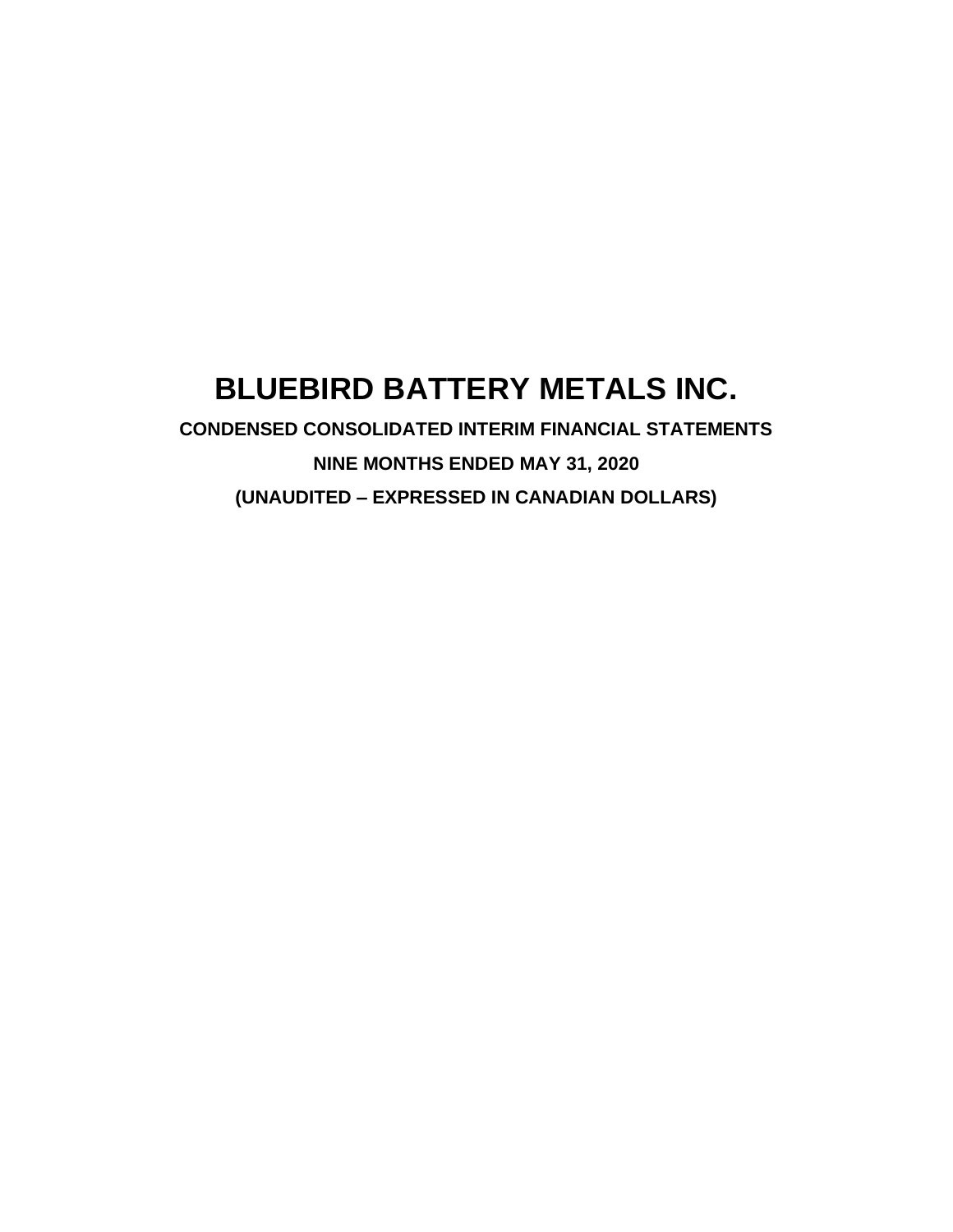## **NOTICE OF NO AUDITOR REVIEW OF CONDENSED CONSOLIDATED INTERIM FINANCIAL STATEMENTS**

Under National Instrument 51-102, Part 4, subsection 4.3(3) (a), if an auditor has not performed a review of the condensed consolidated interim financial statements, they must be accompanied by a notice indicating that the condensed consolidated interim financial statements have not been reviewed by an auditor.

The accompanying unaudited condensed consolidated interim financial statements of the Company have been prepared by and are the responsibility of the Company's management.

The Company's independent auditor has not performed a review of these condensed consolidated interim financial statements in accordance with standards established by the Chartered Professional Accountants of Canada for a review of condensed consolidated interim financial statements by an entity's auditor.

July 28, 2020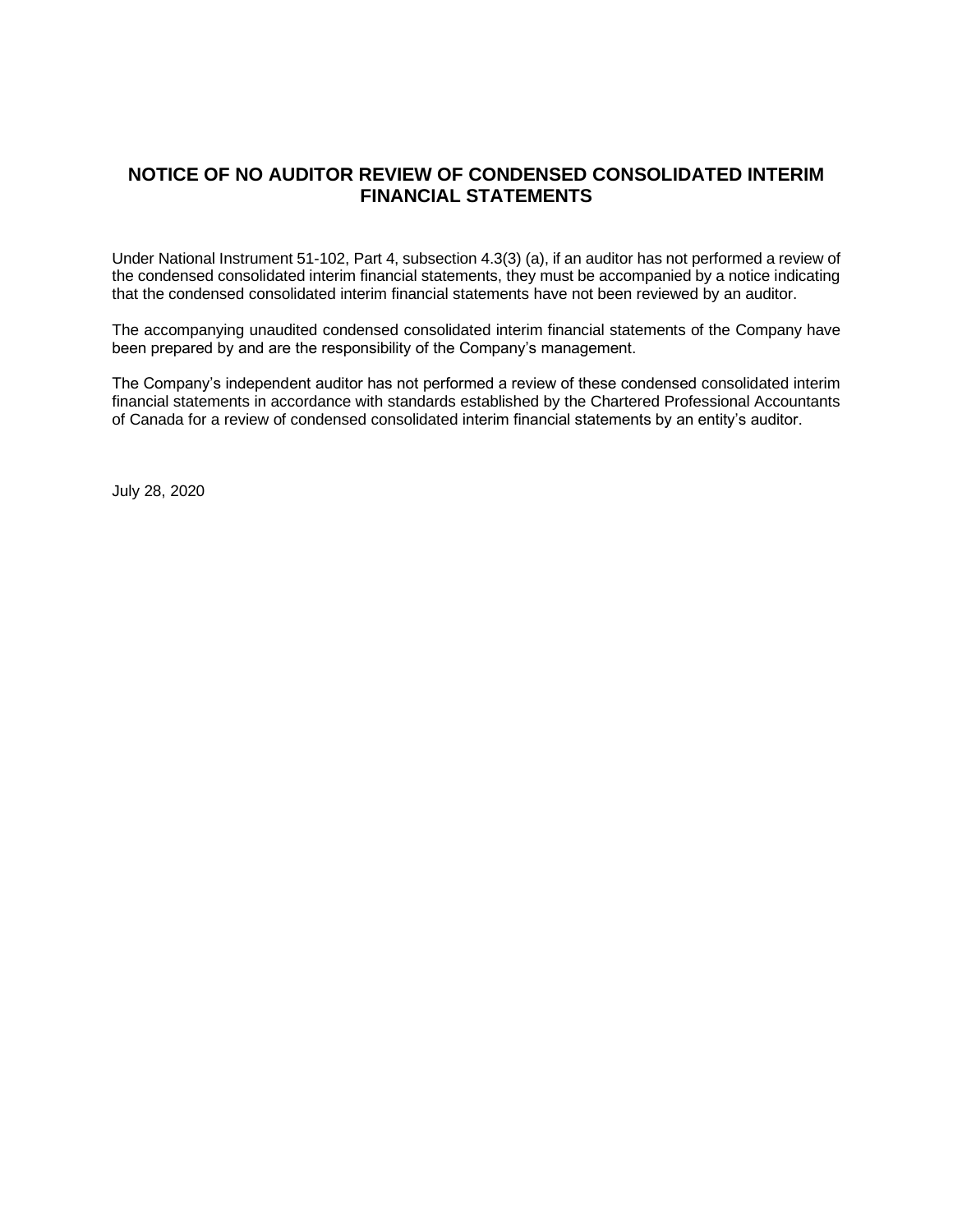## **BLUEBIRD BATTERY METALS INC. Condensed Consolidated Interim Statements of Financial Position (Unaudited – Expressed in Canadian Dollars)**

|                                                                   | May 31,<br>2020 | August 31,<br>2019 |
|-------------------------------------------------------------------|-----------------|--------------------|
| <b>ASSETS</b>                                                     |                 |                    |
| Current                                                           |                 |                    |
| Cash                                                              | \$<br>32,859    | \$<br>18,507       |
| Amounts receivable                                                | 4,697           | 4,161              |
| Prepaid expenses                                                  | 12,042          | 11,816             |
|                                                                   | 49,598          | 34,484             |
| Exploration and evaluation assets (Notes 6 and 8)                 | 2,682,884       | 2,570,832          |
|                                                                   | \$<br>2,732,482 | \$<br>2,605,316    |
| <b>LIABILITIES AND SHAREHOLDERS' EQUITY</b><br><b>Liabilities</b> |                 |                    |
|                                                                   |                 |                    |
| Current                                                           |                 |                    |
| Accounts payable and accrued liabilities (Note 8)                 | \$<br>730,700   | \$<br>856,008      |
| Loans payable (Notes 7 and 8)                                     | 187,300         | 125,000            |
|                                                                   | 918,000         | 981,008            |
| <b>Shareholders' Equity</b>                                       |                 |                    |
| Share capital (Note 9)                                            | 13,619,539      | 12,735,699         |
| Contributed surplus (Note 9)                                      | 1,810,168       | 1,713,867          |
| <b>Deficit</b>                                                    | (13,589,188)    | (12,786,598)       |
| Accumulated other comprehensive loss                              | (26, 037)       | (38, 660)          |
|                                                                   | 1,814,482       | 1,624,308          |
|                                                                   | \$<br>2,732,482 | \$<br>2,605,316    |

Going Concern (Note 2) Commitments (Note 6) Subsequent Event (Note 13)

Authorized for issuance on behalf of the Board on July 28, 2020:

 *"Nathan Tribble"* Director

 *"Jeremy Ross"* Director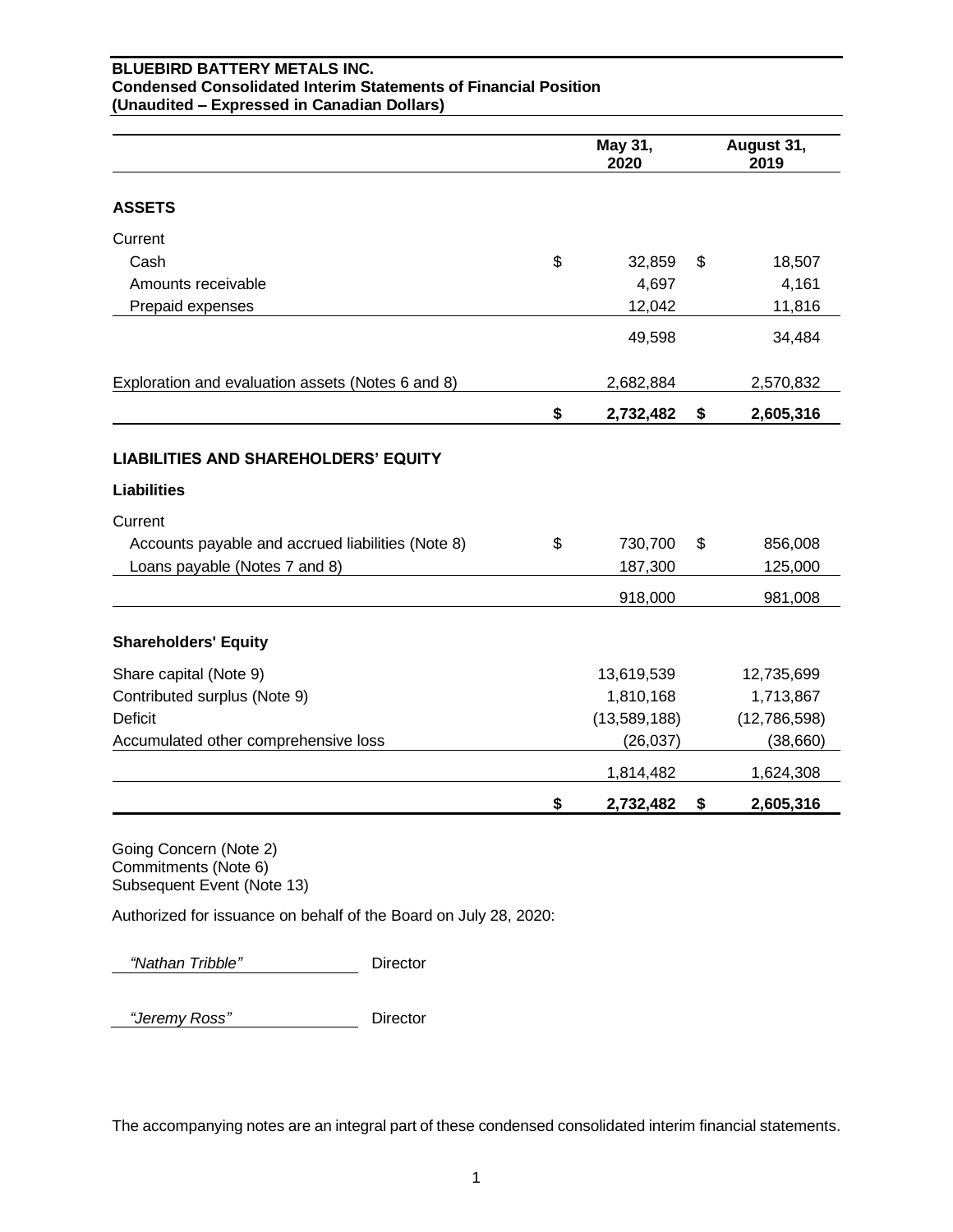#### **BLUEBIRD BATTERY METALS INC. Condensed Consolidated Interim Statements of Comprehensive Loss (Unaudited – Expressed in Canadian Dollars)**

|                                                                                                                                                      | <b>Three Months Ended</b><br>May 31, 2020<br>May 31, 2019 |  | May 31, 2020    | <b>Nine Months Ended</b><br>May 31, 2019 |                   |
|------------------------------------------------------------------------------------------------------------------------------------------------------|-----------------------------------------------------------|--|-----------------|------------------------------------------|-------------------|
| <b>Expenses</b>                                                                                                                                      |                                                           |  |                 |                                          |                   |
| Consulting fees (recovery) (Note 8)                                                                                                                  | \$<br>$(21,076)$ \$                                       |  | 130,589 \$      | 20,894 \$                                | 380,777           |
| Foreign exchange                                                                                                                                     |                                                           |  | 1,565           |                                          | 17,015            |
| General exploration costs                                                                                                                            |                                                           |  |                 | 6,105                                    |                   |
| Management fees (Note 8)                                                                                                                             | 37,500                                                    |  | 60,000          | 37,500                                   | 242,500           |
| Office and general (recovery) (Note 8)                                                                                                               | (19, 525)                                                 |  | 12,405          | 12,136                                   | 35,133            |
| Professional fees                                                                                                                                    | 38,940                                                    |  | 23,546          | 88,574                                   | 84,095            |
| Rent (Note 8)                                                                                                                                        | 9,000                                                     |  | 6,000           | 27,000                                   | 24,000            |
| Share-based payments (Notes 8 and 9)                                                                                                                 | 96,301                                                    |  | 85,110          | 96,301                                   | 552,862           |
| Shareholder communications and investor relations                                                                                                    | 20,758                                                    |  | 51,875          | 55,746                                   | 147,773           |
| Transfer agent and filing fees                                                                                                                       | 1,256                                                     |  | 4,268           | 11,745                                   | 17,043            |
| Travel                                                                                                                                               | 247                                                       |  | 7,145           | 1,398                                    | 46,814            |
|                                                                                                                                                      |                                                           |  |                 |                                          |                   |
| <b>Loss Before Other Items</b>                                                                                                                       | (163, 401)                                                |  | (382, 503)      | (357, 399)                               | (1,548,012)       |
| <b>Other Items</b><br>Impairment of exploration and evaluation assets<br>(Note 6)<br>Loss on sale of exploration and evaluation assets<br>(Note 6)   | (175,000)<br>(270, 191)                                   |  |                 | (175,000)<br>(270,191)                   |                   |
|                                                                                                                                                      | (445, 191)                                                |  |                 | (445, 191)                               |                   |
| <b>Net Loss for the Period</b>                                                                                                                       | (608, 592)                                                |  | (382, 503)      | (802, 590)                               | (1,548,012)       |
| <b>Other Comprehensive Income</b><br>Items that may be reclassified subsequently to income<br>or loss:<br>Exchange difference on translating foreign |                                                           |  |                 |                                          |                   |
| operations                                                                                                                                           | 31,521                                                    |  | 348             | 12.623                                   | 1,211             |
| <b>Comprehensive Loss for the Period</b>                                                                                                             | \$<br>$(577,071)$ \$                                      |  | $(382, 155)$ \$ | (789, 967)                               | \$<br>(1,546,801) |
| Loss per Share - Basic and Diluted                                                                                                                   | \$<br>$(0.01)$ \$                                         |  | $(0.01)$ \$     | $(0.01)$ \$                              | (0.03)            |
| Weighted Average Number of Common Shares<br>Outstanding                                                                                              | 64,025,429                                                |  | 48,222,451      | 55,433,208                               | 47,003,354        |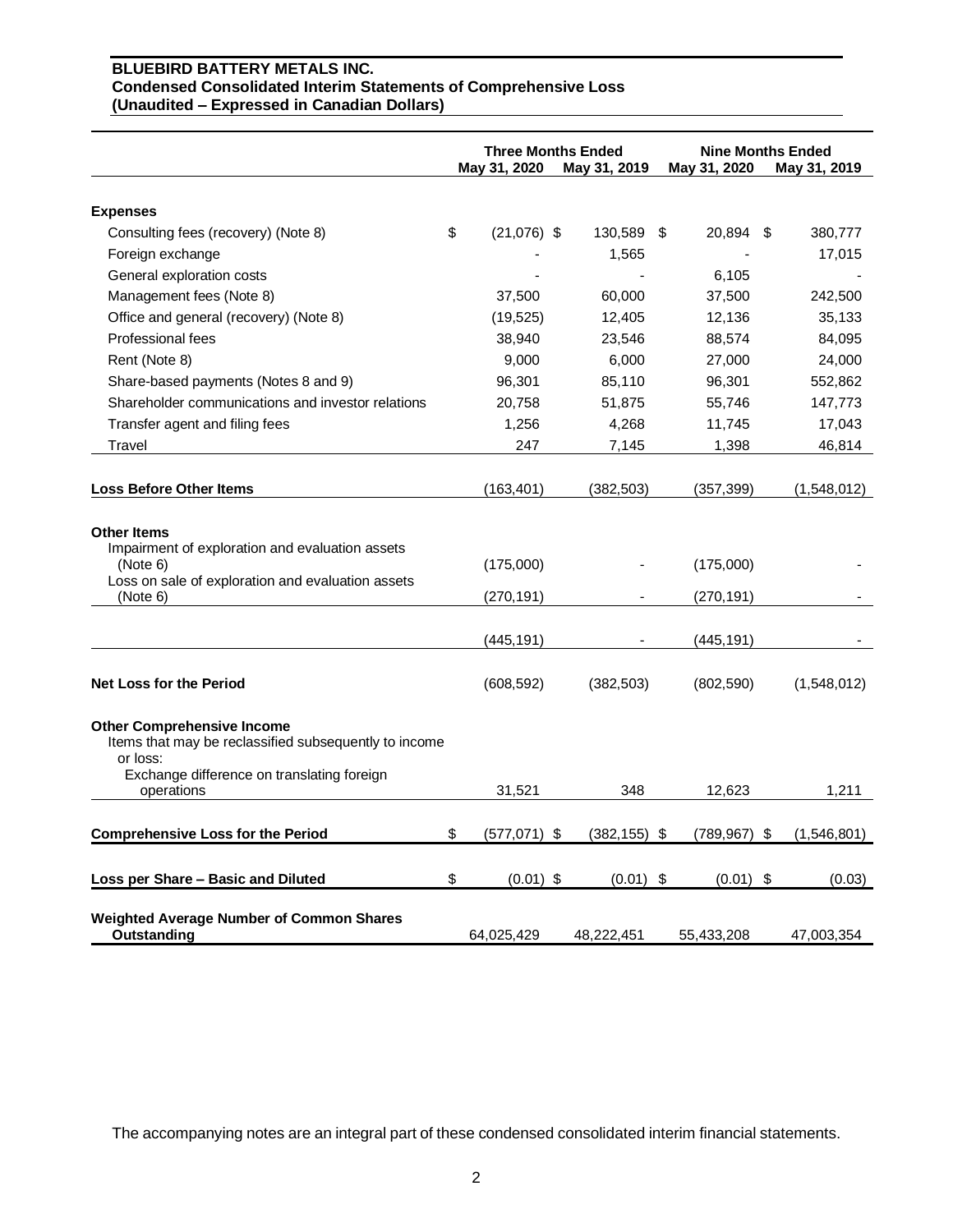## **BLUEBIRD BATTERY METALS INC. Condensed Consolidated Interim Statements of Changes in Equity (Unaudited – Expressed in Canadian Dollars)**

|                                                          |                            | <b>Share Capital</b> |                      |    |                               |                    |                                                                      |    |              |
|----------------------------------------------------------|----------------------------|----------------------|----------------------|----|-------------------------------|--------------------|----------------------------------------------------------------------|----|--------------|
|                                                          | Number of<br><b>Shares</b> |                      | <b>Share Capital</b> |    | Contributed<br><b>Surplus</b> | <b>Deficit</b>     | <b>Accumulated</b><br>Other<br><b>Comprehensive</b><br>Income (Loss) |    | <b>Total</b> |
| Balance, August 31, 2018                                 | 42,502,049                 | S                    | 10,781,930           | S  | 1,268,708                     | \$<br>(9,636,636)  | \$<br>2,373                                                          | S  | 2,416,375    |
| Shares issued for exploration and                        |                            |                      |                      |    |                               |                    |                                                                      |    |              |
| evaluation assets                                        | 3,508,631                  |                      | 1,067,719            |    |                               |                    |                                                                      |    | 1,067,719    |
| Warrants exercised                                       | 3,787,699                  |                      | 628,347              |    |                               |                    |                                                                      |    | 628,347      |
| Stock options exercised                                  | 600,000                    |                      | 207,887              |    | (87, 887)                     |                    |                                                                      |    | 120,000      |
| Stock options granted                                    |                            |                      |                      |    | 552,862                       |                    |                                                                      |    | 552,862      |
| Net loss for the period                                  |                            |                      |                      |    |                               | (1,548,012)        |                                                                      |    | (1,548,012)  |
| Exchange difference on translating                       |                            |                      |                      |    |                               |                    |                                                                      |    |              |
| foreign operations                                       |                            |                      |                      |    |                               |                    | 1,211                                                                |    | 1,211        |
| <b>Balance, May 31, 2019</b>                             | 50,398,379                 |                      | 12,685,883           |    | 1,733,683                     | (11, 184, 648)     | 3,584                                                                |    | 3,238,502    |
| Warrants exercised                                       | 200,000                    |                      | 49,816               |    | (19, 816)                     |                    |                                                                      |    | 30,000       |
| Net loss for the period                                  |                            |                      |                      |    |                               | (1,601,950)        |                                                                      |    | (1,601,950)  |
| Exchange difference on translating                       |                            |                      |                      |    |                               |                    |                                                                      |    |              |
| foreign operations                                       |                            |                      |                      |    |                               |                    | (42.244)                                                             |    | (42, 244)    |
| Balance, August 31, 2019                                 | 50,598,379                 |                      | 12,735,699           |    | 1,713,867                     | (12,786,598)       | (38, 660)                                                            |    | 1,624,308    |
| Private placements                                       | 11,490,909                 |                      | 582,000              |    |                               |                    |                                                                      |    | 582,000      |
| Share issuance costs                                     |                            |                      | (4, 410)             |    |                               |                    |                                                                      |    | (4, 410)     |
| Shares issued for exploration and                        |                            |                      |                      |    |                               |                    |                                                                      |    |              |
| evaluation assets                                        | 4,375,000                  |                      | 306,250              |    |                               |                    |                                                                      |    | 306,250      |
| Stock options granted                                    |                            |                      |                      |    | 96,301                        |                    |                                                                      |    | 96,301       |
| Net loss for the period                                  |                            |                      |                      |    |                               | (802, 590)         |                                                                      |    | (802, 590)   |
| Exchange difference on translating<br>foreign operations |                            |                      |                      |    |                               |                    | 12,623                                                               |    | 12,623       |
| <b>Balance, May 31, 2020</b>                             | 66,464,288                 | \$                   | 13,619,539           | \$ | 1,810,168                     | \$<br>(13,589,188) | \$<br>(26, 037)                                                      | \$ | 1,814,482    |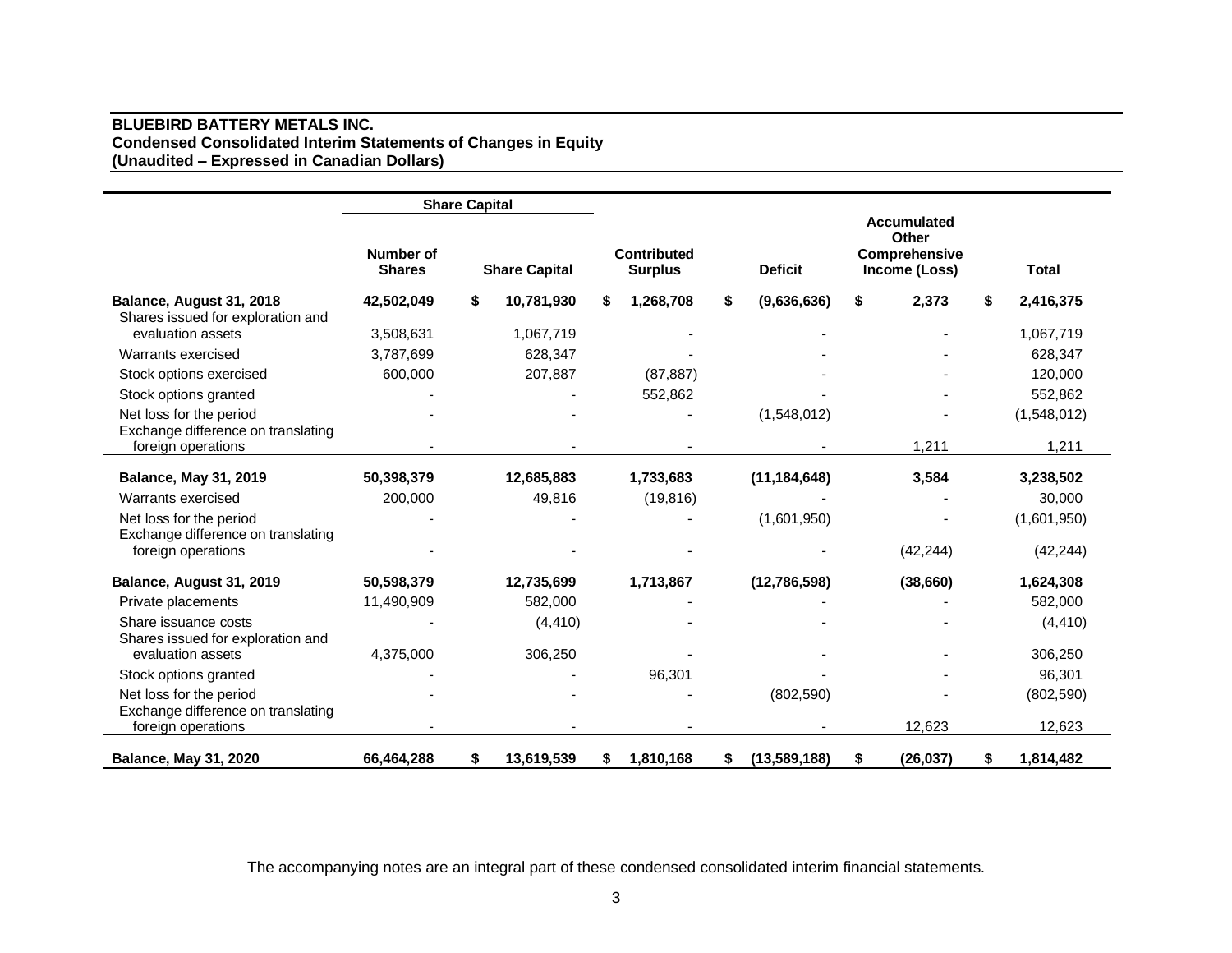## **BLUEBIRD BATTERY METALS INC. Condensed Consolidated Interim Statements of Cash Flows (Unaudited – Expressed in Canadian Dollars)**

|                                                                          | <b>Nine Months</b><br><b>Ended</b> |    | <b>Nine Months</b><br><b>Ended</b> |
|--------------------------------------------------------------------------|------------------------------------|----|------------------------------------|
|                                                                          | May 31, 2020                       |    | May 31, 2019                       |
| <b>Operating Activities</b>                                              |                                    |    |                                    |
| Net loss for the period                                                  | \$<br>$(802, 590)$ \$              |    | (1,548,012)                        |
| Items not involving cash:                                                |                                    |    |                                    |
| Share-based payments                                                     | 96,301                             |    | 552,862                            |
| Impairment of exploration and evaluation assets                          | 175,000                            |    |                                    |
| Loss on sale of exploration and evaluation assets                        | 270,191                            |    |                                    |
| Changes in non-cash working capital balances:                            |                                    |    |                                    |
| Amounts receivable                                                       | (536)                              |    | 60,682                             |
| Prepaid expenses                                                         | (226)                              |    | 67,876                             |
| Accounts payable and accrued liabilities                                 | (33,053)                           |    | 432,868                            |
|                                                                          |                                    |    |                                    |
| <b>Cash Used in Operating Activities</b>                                 | (294,913)                          |    | (433, 724)                         |
| <b>Investing Activities</b>                                              |                                    |    |                                    |
| Exploration and evaluation asset expenditures, net                       | (380, 625)                         |    | (672, 642)                         |
| Proceeds from sale of exploration and evaluation assets                  | 50,000                             |    |                                    |
|                                                                          |                                    |    | (672, 642)                         |
| <b>Cash Used in Investing Activities</b>                                 | (330,625)                          |    |                                    |
| <b>Financing Activities</b>                                              |                                    |    |                                    |
| Shares issued for cash                                                   | 582,000                            |    | 748,347                            |
| Share issuance costs                                                     | (4, 410)                           |    |                                    |
| Proceeds from loans payable                                              | 93,300                             |    | 125,000                            |
| Repayments of loans payable                                              | (31,000)                           |    |                                    |
| <b>Cash Provided by Financing Activities</b>                             | 639,890                            |    | 873,347                            |
|                                                                          |                                    |    |                                    |
| <b>Change in Cash</b>                                                    | 14,352                             |    | (233, 019)                         |
| <b>Cash, Beginning of Period</b>                                         | 18,507                             |    | 260,836                            |
| Cash, End of Period                                                      | \$<br>32,859                       | \$ | 27,817                             |
|                                                                          |                                    |    |                                    |
| <b>Non-cash Transactions and Supplemental Disclosures</b>                |                                    |    |                                    |
| Shares issued for exploration and evaluation assets (Notes 6<br>and $9)$ | \$                                 | \$ | 1,067,719                          |
| Exploration and evaluation asset expenditures included in                |                                    |    |                                    |
| accounts payable and accrued liabilities (opening)                       | \$<br>202,458                      | Ъ  | 318,538                            |
| Exploration and evaluation asset expenditures included in                |                                    |    |                                    |
| accounts payable and accrued liabilities (closing)                       | \$<br>110,204                      |    | 278,881                            |
| Interest paid                                                            | \$                                 | \$ |                                    |
| Income taxes paid                                                        | \$                                 | \$ |                                    |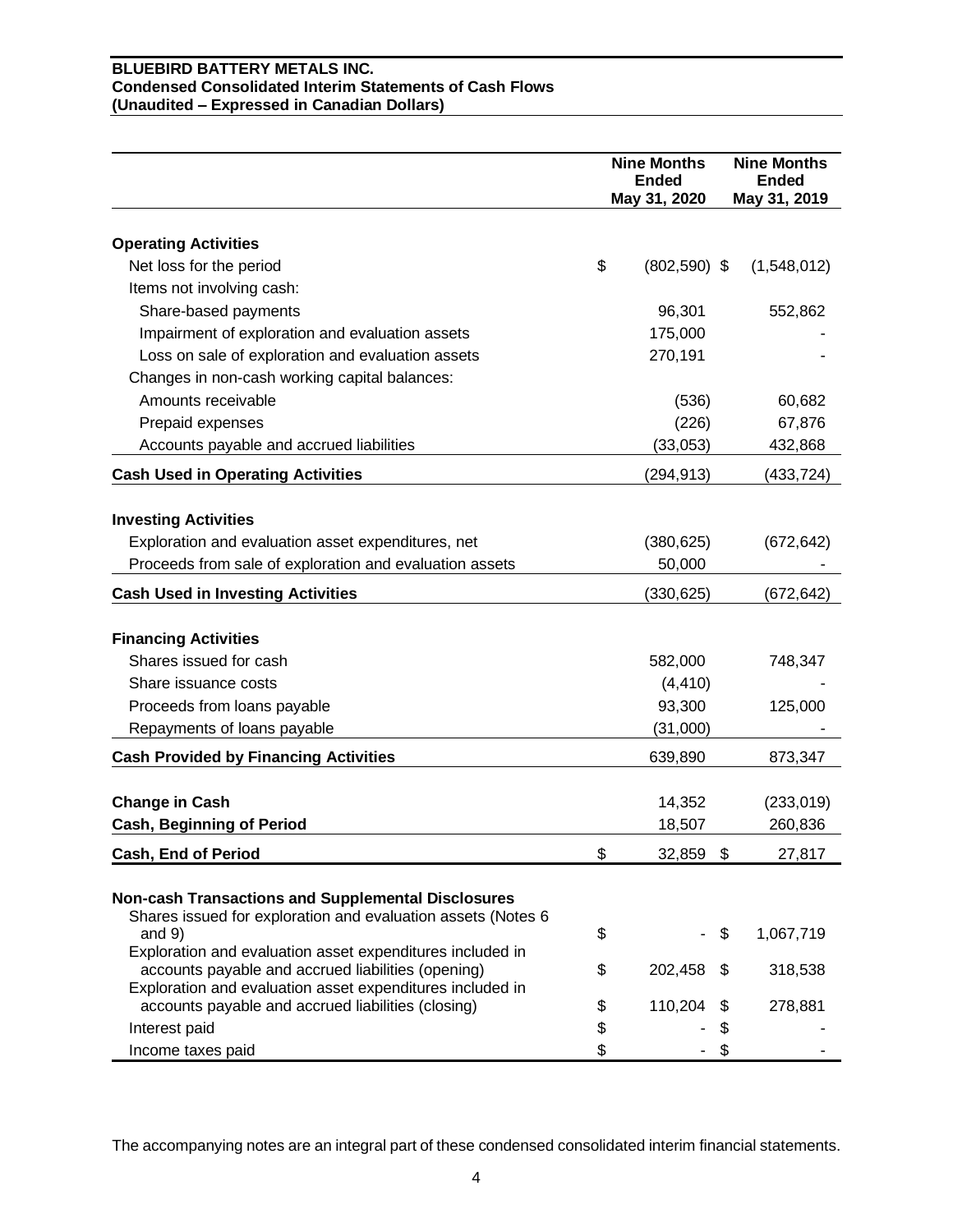## **1. NATURE AND CONTINUANCE OF OPERATIONS**

BlueBird Battery Metals Inc. (the "Company") is an exploration stage company incorporated pursuant to the British Columbia *Business Corporations Act* on March 31, 2011. The principal business of the Company is the identification, evaluation and acquisition of mineral properties, as well as exploration of mineral properties once acquired. The Company's shares are listed for trading on the TSX Venture Exchange ("TSX-V") under the symbol "BATT" and on the OTCQB under the symbol "BBBMF". The address of the Company's corporate office and its principal place of business is 1680 – 200 Burrard Street, Vancouver, British Columbia, Canada, V6C 3L6.

## **2. GOING CONCERN**

These condensed consolidated interim financial statements have been prepared on the basis of accounting principles applicable to a going concern, which assumes that the Company will continue in operation for the foreseeable future and will be able to realize its assets and discharge its liabilities in the normal course of operations.

The Company has incurred a net loss of \$802,590 for the nine months ended May 31, 2020 (2019 - \$1,548,012) and has an accumulated deficit of \$13,589,188 at May 31, 2020. These factors indicate the existence of a material uncertainty that may cast significant doubt about the Company's ability to continue as a going concern.

In early March 2020, there was a global outbreak of coronavirus (COVID-19). The actual and threatened spread of the virus globally has had a material adverse effect on the global economy and, specifically, the regional economies in which the Company operates. The pandemic could continue to have a negative impact on the stock market, including trading prices of the Company's shares and its ability to raise new capital. These factors, among others, could have a significant impact on the Company's operations.

The Company's ability to continue its operations and to realize assets at their carrying values is dependent upon its ability to fund its existing acquisition and exploration commitments on its exploration and evaluation assets when they come due, which would cease to exist if the Company decides to terminate its commitments, and to cover its operating costs. The Company may be able to generate working capital to fund its operations by the sale of its exploration and evaluation assets or raising additional capital through equity markets. However, there is no assurance it will be able to raise funds in the future. These condensed consolidated interim financial statements do not give effect to any adjustments required to realize its assets and discharge its liabilities in other than the normal course of business and at amounts different from those reflected in the accompanying condensed consolidated interim financial statements.

## **3. BASIS OF PREPARATION**

a) Statement of compliance

The condensed consolidated interim financial statements of the Company have been prepared in accordance with International Accounting Standard ("IAS") 34 *Interim Financial Reporting*.

The condensed consolidated interim financial statements of the Company should be read in conjunction with the Company's 2019 annual consolidated financial statements that have been prepared in accordance with International Financial Reporting Standards ("IFRS"), as issued by the International Accounting Standards Board.

These condensed consolidated interim financial statements were reviewed by the Audit Committee and approved and authorized for issue by the Board of Directors on July 28, 2020.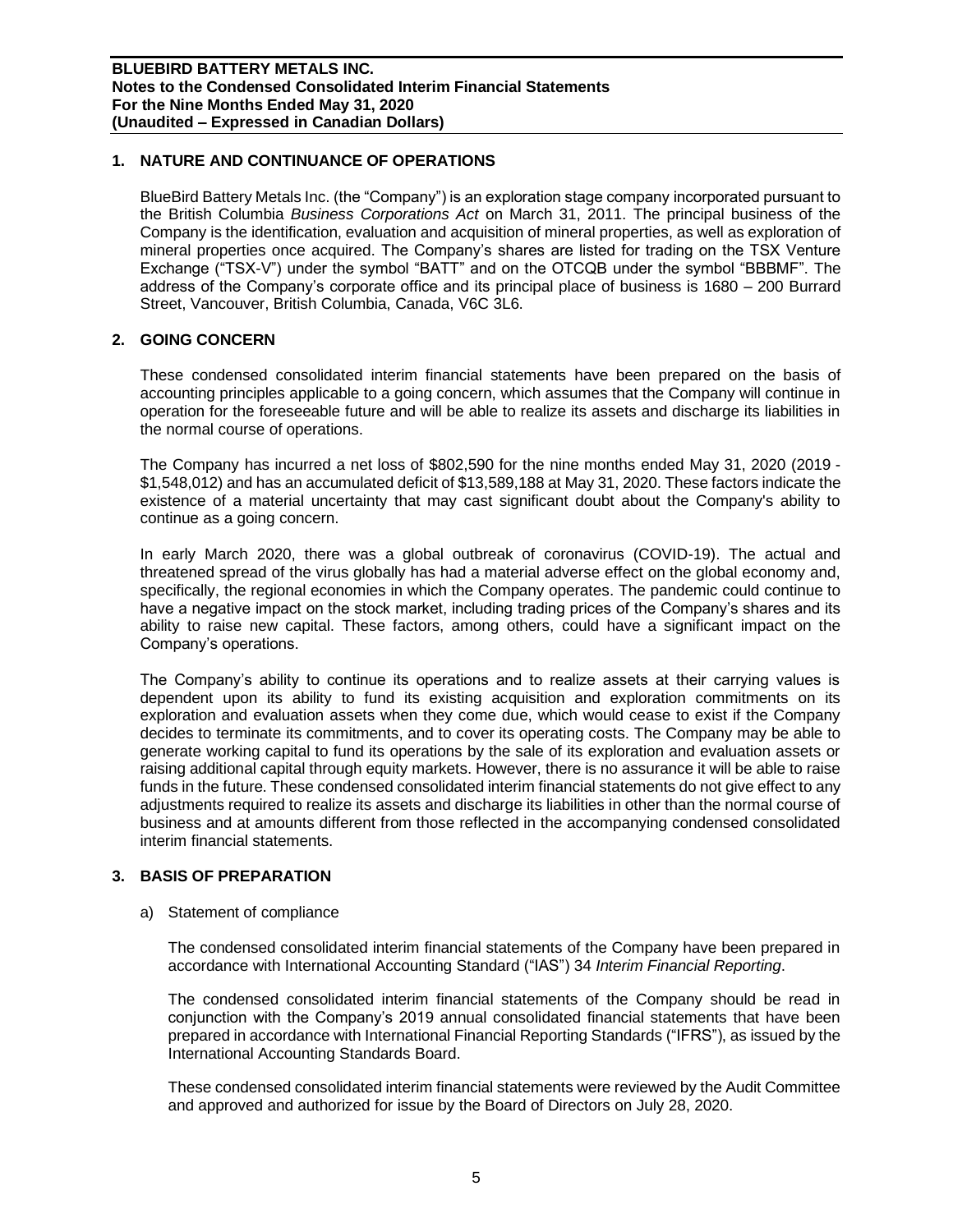## **3. BASIS OF PREPARATION** (Continued)

b) Measurement basis

These condensed consolidated interim financial statements have been prepared under the historical cost basis, except for certain financial instruments that have been measured at fair value. These condensed consolidated interim financial statements have been prepared under the accrual basis of accounting, except for cash flow information.

c) Subsidiary

These condensed consolidated interim financial statements include the accounts of the Company and its wholly owned subsidiary, BlueBird Battery Metals Australia Pty. Ltd., which was incorporated in Australia on April 10, 2018. Intercompany balances and transactions are eliminated in preparation of the Company's condensed consolidated interim financial statements.

d) Foreign currency translation

The functional currency of the Company is the Canadian dollar. The functional currency of the Company's Australian subsidiary is the Australian dollar, which is determined to be the currency of the primary economic environment in which the subsidiary operates.

Transactions in currencies other than the functional currency are recorded at the exchange rates prevailing on the dates of the transactions. At each reporting date, monetary assets and liabilities denominated in foreign currencies are translated at the rates prevailing at the reporting date. Non-monetary items are measured at historical cost in a functional currency and are not retranslated.

## **4. SIGNIFICANT ACCOUNTING POLICIES**

The condensed consolidated interim financial statements have been prepared, for all periods presented, following the same accounting policies and methods of computation as described in Note 4 to the audited consolidated financial statements for the year ended August 31, 2019, except for the following:

a) New accounting standard adopted during the period

## *IFRS 16 Leases*

#### *Initial adoption*

On September 1, 2019, the Company adopted IFRS 16, which specifies how an IFRS reporter will recognize, measure, present and disclose leases. The standard provides a single lessee accounting model, requiring lessees to recognize assets and liabilities for all leases unless the lease term is twelve months or less or the underlying asset has a low value. Lessors continue to classify leases as operating or finance, with IFRS 16's approach to lessor accounting substantially unchanged from its predecessor, IAS 17 *Leases*. The standard was issued in January 2016 and is effective for annual periods beginning on or after January 1, 2019.

The Company has elected to apply IFRS 16 using a modified retrospective approach, which does not require restatement of prior period financial information. Modified retrospective application recognizes the cumulative effect of IFRS 16 as an adjustment to opening deficit at September 1, 2019 and applies the standard prospectively. The Company has determined that at September 1, 2019, adoption of IFRS 16 will not result in the recognition of a right-of-use ("ROU") asset nor a lease obligation.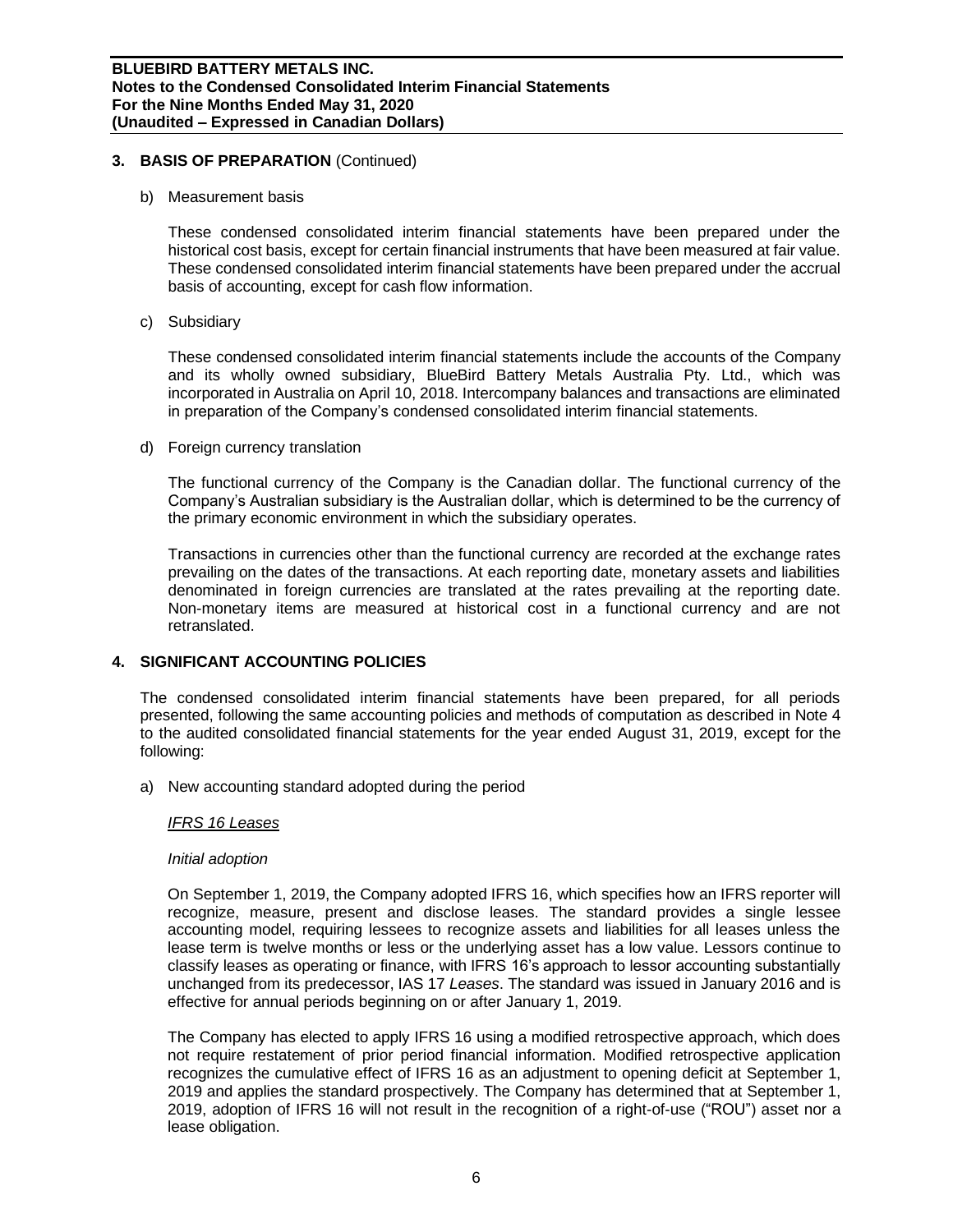## **4. SIGNIFICANT ACCOUNTING POLICIES** (Continued)

a) New accounting standard adopted during the period (continued)

## *Ongoing recognition and measurement*

On the date that the leased asset becomes available for use, the Company recognizes a ROU asset and a corresponding lease obligation. Interest expense associated with the lease obligation is charged to the statement of income/loss over the lease period with a corresponding increase to the lease obligation. The lease obligation is reduced as payments are made against the principal portion of the lease. The ROU asset is depreciated over the shorter of the asset's useful life and the lease term on a straight-line basis. Depreciation of the ROU asset is recognized in depreciation expense.

b) New accounting standards issued but not yet effective

#### *IFRS 3 Business Combinations*

IFRS 3 has been amended to revise the definition of a business to include an input and a substantive process that together significantly contribute to the ability to create outputs. The amendment to IFRS 3 is effective for years beginning on or after January 1, 2020. The amendment to IFRS 3 is expected to have no impact for the Company.

## *IAS 1 Presentation of Financial Statements and IAS 8 Accounting Policies, Changes in Accounting Estimates and Errors*

IAS 1 and IAS 8 have been amended to use a consistent definition of materiality throughout IFRS and the Conceptual Framework for Financial Reporting; clarify the explanation of the definition of material; and incorporate guidance in IAS 1 regarding immaterial information. The amendments to IAS 1 and IAS 8 are effective for years beginning on or after January 1, 2020. These amendments are expected to have no impact for the Company.

## **5. CRITICAL ACCOUNTING ESTIMATES AND JUDGMENTS**

The Company makes estimates and assumptions about the future that affect the reported amounts of assets and liabilities. Estimates and judgments are continually evaluated based on historical experience and other factors, including expectations of future events that are believed to be reasonable under the circumstances. In the future, actual experience may differ from these estimates and assumptions.

The effect of a change in an accounting estimate is recognized prospectively by including it in comprehensive income (loss) in the year of the change, if the change affects that year only, or in the year of the change and future years, if the change affects both.

## *Critical judgments in applying accounting policies*

Information about critical judgments in applying accounting policies that have the most significant risk of causing material adjustment to the carrying amounts of assets and liabilities recognized in the condensed consolidated interim financial statements within the next financial year are discussed below.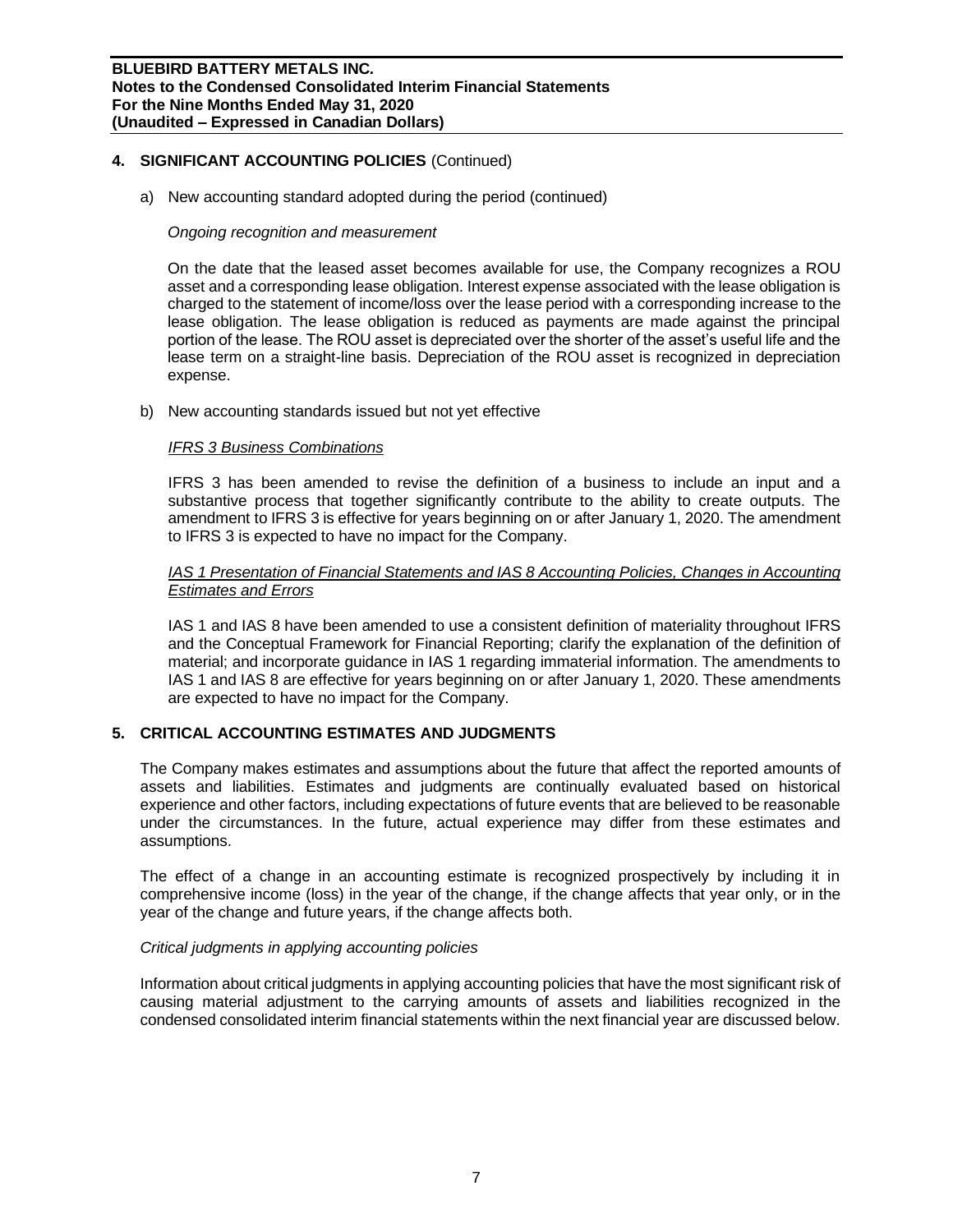## **5. CRITICAL ACCOUNTING ESTIMATES AND JUDGMENTS** (Continued)

*Critical judgments in applying accounting policies (continued)*

a) Impairment of exploration and evaluation assets

The application of the Company's accounting policy for exploration and evaluation expenditures and impairment of the capitalized expenditures requires judgment in determining whether it is likely that future economic benefits will flow to the Company, which may be based on assumptions about future events or circumstances. Estimates and assumptions made may change if new information becomes available. If, after expenditure is capitalized, information becomes available suggesting that the recovery of expenditure is unlikely, the amount capitalized is written off in profit or loss in the year the new information becomes available.

b) Title to mineral property interests

Although the Company has taken steps to verify title to mineral properties in which it has an interest, these procedures do not guarantee the Company's title. Such properties may be subject to prior agreements or transfers and title may be affected by undetected defects.

c) Income taxes

Significant judgment is required in determining the provision for income taxes. There are many transactions and calculations undertaken during the ordinary course of business for which the ultimate tax determination is uncertain. The Company recognizes liabilities and contingencies for anticipated tax audit issues based on the Company's current understanding of the tax law. For matters where it is probable that an adjustment will be made, the Company records its best estimate of the tax liability, including the related interest and penalties in the current tax provision. Management believes they have adequately provided for the probable outcome of these matters; however, the final outcome may result in a materially different outcome than the amount included in the tax liabilities.

In addition, the Company recognizes deferred tax assets relating to tax losses carried forward to the extent that it is probable that taxable profit will be available against which a deductible temporary difference can be utilized. This is deemed to be the case when there are sufficient taxable temporary differences relating to the same taxation authority and the same taxable entity that are expected to reverse in the same year as the expected reversal of the deductible temporary difference, or in years into which a tax loss arising from the deferred tax asset can be carried back or forward. However, utilization of the tax losses also depends on the ability of the taxable entity to satisfy certain tests at the time the losses are recouped.

d) Going concern risk assessment

The Company's ability to continue its operations and to realize assets at their carrying values is dependent upon its ability to fund its existing acquisition and exploration commitments on its exploration and evaluation assets when they come due, which would cease to exist if the Company decides to terminate its commitments, and to cover its operating costs. The Company may be able to generate working capital to fund its operations by the sale of its exploration and evaluation assets or raising additional capital through equity markets. However, there is no assurance it will be able to raise funds in the future. These condensed consolidated interim financial statements do not give effect to any adjustments required to realize its assets and discharge its liabilities in other than the normal course of business and at amounts different from those reflected in the accompanying condensed consolidated interim financial statements.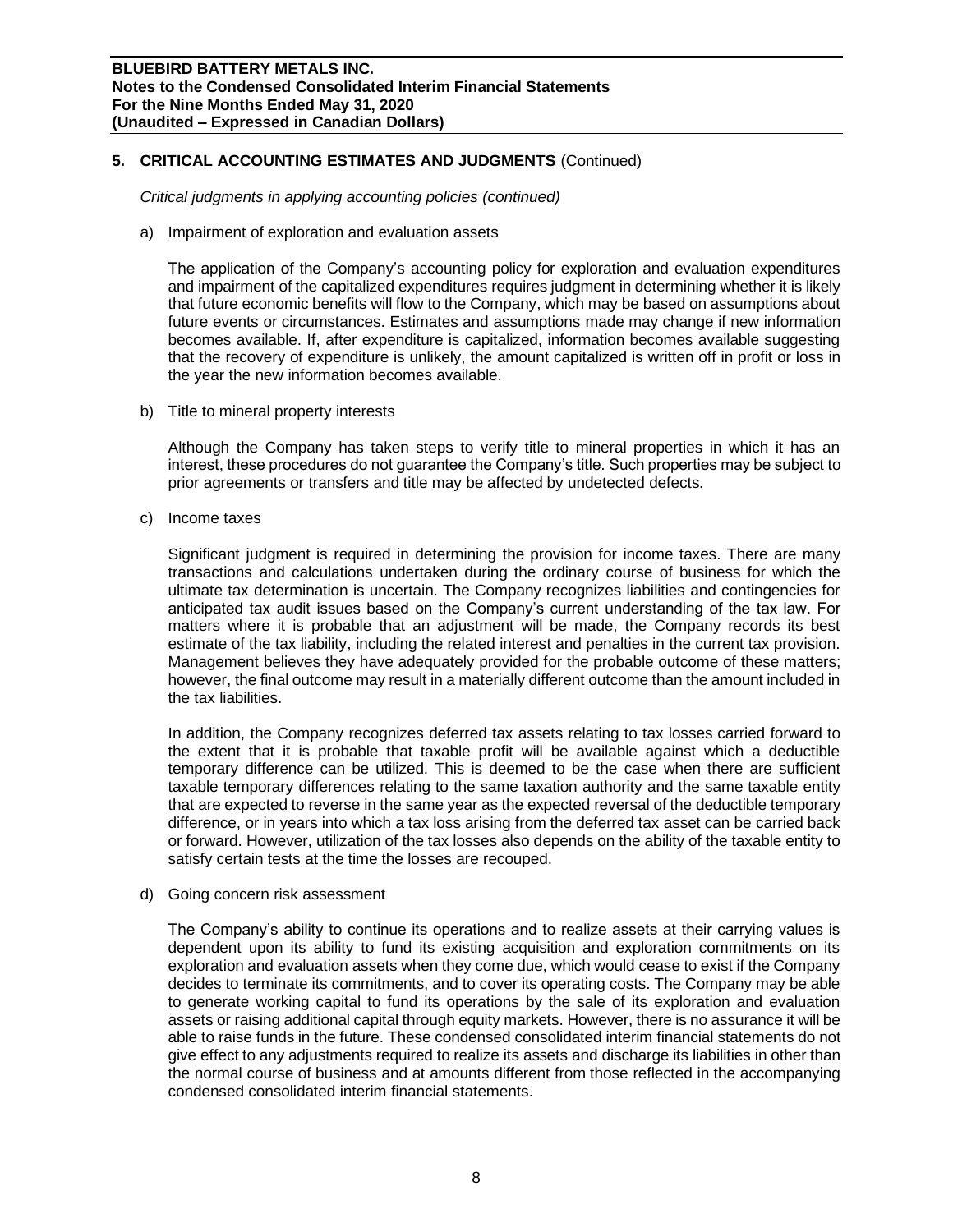## **5. CRITICAL ACCOUNTING ESTIMATES AND JUDGMENTS** (Continued)

#### *Key sources of estimation uncertainty*

The following are key assumptions concerning the future and other key sources of estimation uncertainty that have a significant risk of resulting in material adjustments to the condensed consolidated interim financial statements.

a) Decommissioning liabilities

Rehabilitation provisions have been created based on the Company's internal estimates. Assumptions, based on the current economic environment, have been made that management believes are a reasonable basis upon which to estimate the future liability. These estimates take into account any material changes to the assumptions that occur when reviewed regularly by management. Estimates are reviewed annually and are based on current regulatory requirements. Significant changes in estimates of contamination, restoration standards and techniques will result in changes to provisions from year to year. Actual rehabilitation costs will ultimately depend on future market prices for the rehabilitation costs that will reflect the market condition at the time the rehabilitation costs are actually incurred.

The final cost of the currently recognized rehabilitation provisions may be higher or lower than currently provided for. As at May 31, 2020, the Company has no known rehabilitation requirements, and accordingly, no provision has been made.

b) Fair value of stock options granted

The Company uses the Black-Scholes option pricing model to value the stock options granted during the period. The Black-Scholes model was developed for use in estimating the fair value of traded options that have no vesting restrictions and are fully transferable. The model requires management to make estimates that are subjective and may not be representative of actual results. Changes in assumptions can materially affect estimates of fair values.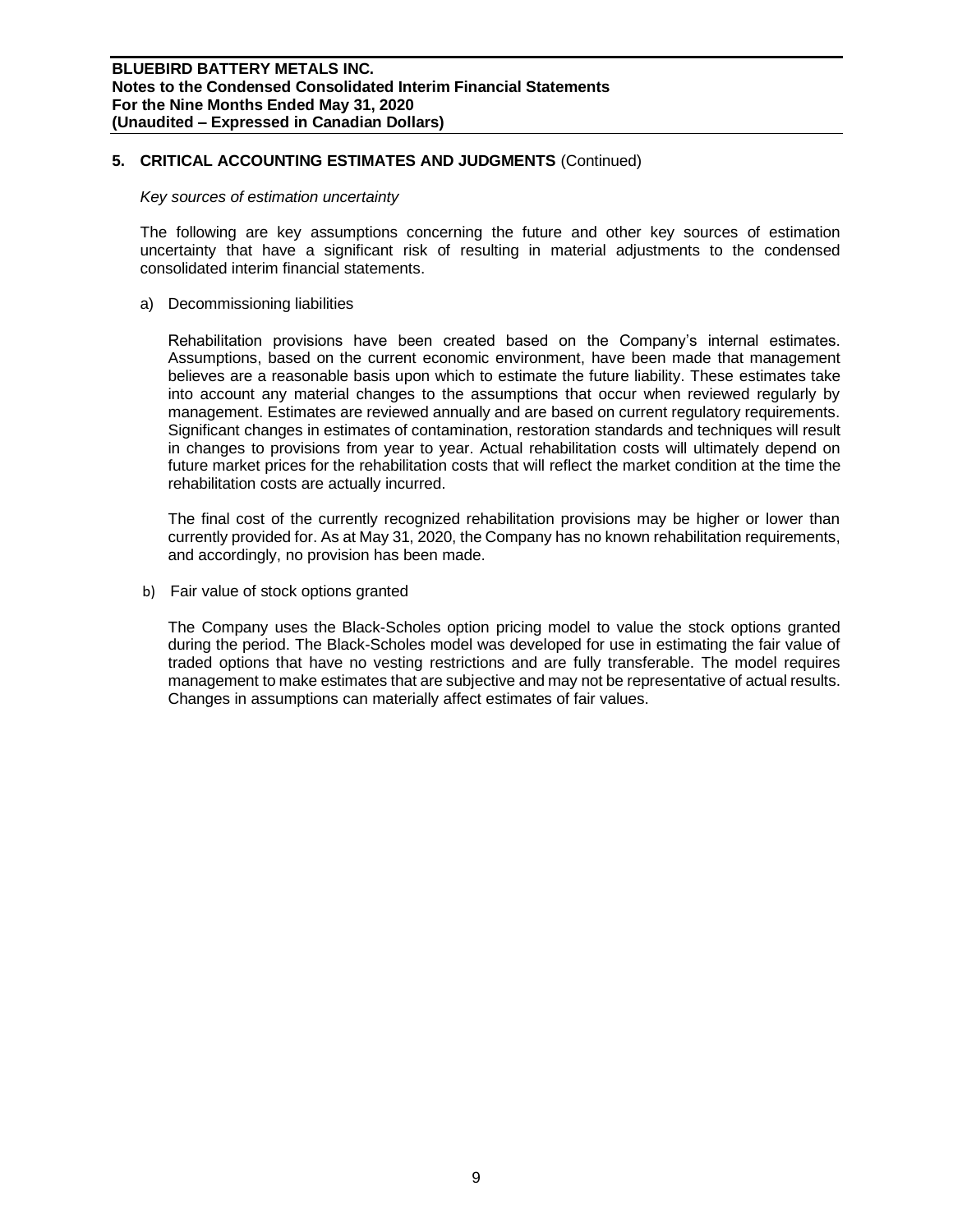## **6. EXPLORATION AND EVALUATION ASSETS**

Total costs incurred on exploration and evaluation assets are summarized as follows:

|                                                                                                                                                           |                                                                   |                                                | Atikwa Lake /                                   |                                     |                                                                                   |
|-----------------------------------------------------------------------------------------------------------------------------------------------------------|-------------------------------------------------------------------|------------------------------------------------|-------------------------------------------------|-------------------------------------|-----------------------------------------------------------------------------------|
|                                                                                                                                                           | <b>Canegrass</b><br><b>Property</b>                               | <b>Ashburton</b><br><b>Property</b>            | <b>Maybrun</b><br><b>Properties</b>             | <b>Batt</b><br><b>Property</b>      | Total                                                                             |
| <b>Acquisition Costs</b>                                                                                                                                  |                                                                   |                                                |                                                 |                                     |                                                                                   |
| Balance, August 31, 2018<br>Acquisition and option payments (shares)<br>Claim costs<br>Impairment                                                         | \$<br>995,707<br>553,125                                          | \$<br>25,000<br>514,594<br>85,474<br>(625,068) | \$<br>710,284<br>1,209<br>(640,000)             | \$<br>92,500<br>(92, 500)           | \$<br>1,823,491<br>1,067,719<br>86,683<br>(1, 357, 568)                           |
| Balance, August 31, 2019<br>Acquisition and option payments (shares)<br>Impairment<br>Sale of exploration and evaluation assets                           | 1,548,832<br>131,250                                              | 175,000<br>(175,000)                           | 71,493<br>(71, 493)                             |                                     | 1,620,325<br>306,250<br>(175,000)<br>(71, 493)                                    |
| <b>Balance, May 31, 2020</b>                                                                                                                              | \$<br>1,680,082                                                   | \$<br>$\blacksquare$                           | \$                                              | \$                                  | \$<br>1,680,082                                                                   |
| <b>Deferred Exploration Expenditures</b>                                                                                                                  |                                                                   |                                                |                                                 |                                     |                                                                                   |
| Balance, August 31, 2018<br>Camp and other (recovery)<br>Drilling<br>Geological (recovery)<br>Geophysics<br>Impairment<br>Currency translation difference | \$<br>274,893<br>151<br>243,531<br>75,060<br>118,382<br>(10, 208) | \$<br>8,020<br>3,050<br>(10,682)<br>(388)      | \$<br>258,768<br>(2,970)<br>(6, 100)<br>(1,000) | \$<br>48,629<br>21,657<br>(70, 286) | \$<br>590,310<br>(2,819)<br>243,531<br>93,667<br>118,382<br>(81,968)<br>(10, 596) |
| Balance, August 31, 2019<br><b>Drilling</b><br>Geological<br>Sale of exploration and evaluation assets<br>Currency translation difference                 | 701,809<br>6,928<br>278,845<br>15,220                             |                                                | 248,698<br>(248, 698)                           |                                     | 950,507<br>6,928<br>278,845<br>(248, 698)<br>15,220                               |
| <b>Balance, May 31, 2020</b>                                                                                                                              | \$<br>1,002,802                                                   | \$<br>$\blacksquare$                           | \$<br>$\blacksquare$                            | \$<br>۰.                            | \$<br>1,002,802                                                                   |
| <b>Total Exploration and Evaluation Assets</b>                                                                                                            |                                                                   |                                                |                                                 |                                     |                                                                                   |
| Balance, August 31, 2019                                                                                                                                  | \$<br>2,250,641                                                   | \$                                             | \$<br>320,191                                   | \$                                  | 2,570,832                                                                         |
| <b>Balance, May 31, 2020</b>                                                                                                                              | \$<br>2,682,884                                                   | \$<br>$\blacksquare$                           | \$                                              | \$<br>$\blacksquare$                | \$<br>2,682,884                                                                   |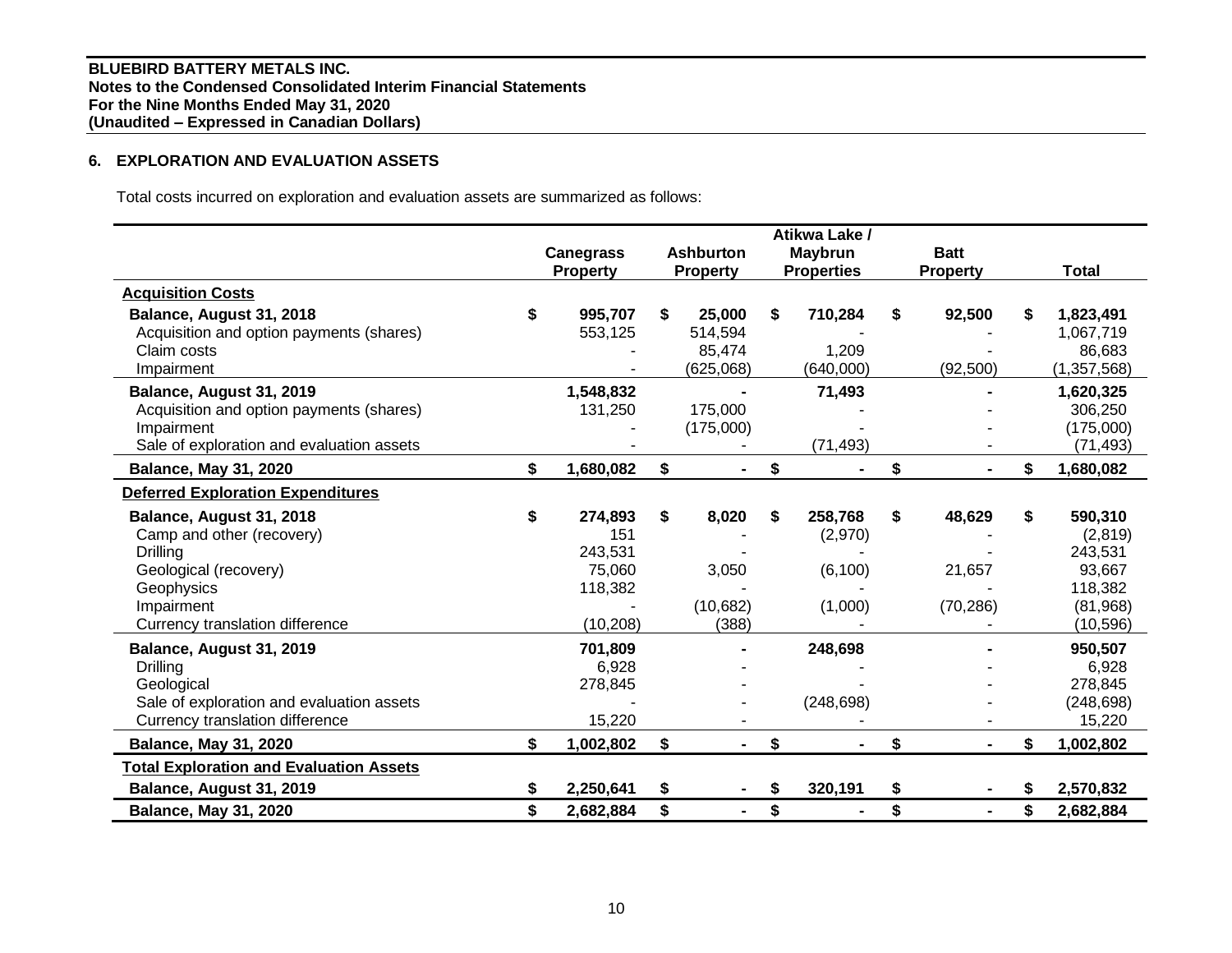## **6. EXPLORATION AND EVALUATION ASSETS** (Continued)

a) Canegrass Property

On March 15, 2018, the Company entered into an option agreement with Trafalgar Resources Pty. Ltd. ("Trafalgar") to acquire a 100% interest in the Canegrass Property, located in the Mount Magnet region of Western Australia.

In consideration, the Company must make payments as follows:

- Cash payment of \$25,000 (paid) and issuance of 3,000,000 common shares of the Company (issued and valued at \$870,000) upon approval by the TSX-V (approval received on March 21, 2018);
- Issuance of an additional 1,875,000 common shares of the Company on or before March 21, 2019 (issued on March 21, 2019 and valued at \$553,125); and
- Issuance of an additional 1,875,000 common shares of the Company on or before March 21, 2020 (issued on March 9, 2020 and valued at \$131,250).

The Company must also incur exploration expenditures as follows:

- \$500,000 on or before March 21, 2019 (incurred);
- An additional \$500,000 on or before March 21, 2020 (incurred); and
- An additional \$500,000 on or before March 21, 2021.

A finder's fee of 261,058 shares (issued and valued at \$75,707) was paid in relation to the agreement. Subject to further TSX-V approval, a discovery bonus of 1,500,000 common shares of the Company will be issued in the event of discovery of a copper/cobalt equivalent resource of 250,000 ounces or greater on the Canegrass Property.

The Company also paid a \$25,000 letter of intent ("LOI") fee to Trafalgar during the year ended August 31, 2018.

b) Ashburton Project

On August 8, 2018, the Company entered into an agreement to acquire a 100% interest in the Ashburton Project, located in Western Australia.

In consideration, the Company must make payments as follows:

- Issuing common shares of the Company upon completion with a volume weighted average price ("VWAP") over a 30-day period of \$750,000 (issued and valued at \$514,594 based on the trading price at the date of issuance); and
- Issuing common shares of the Company with a VWAP over a 30-day period of \$750,000 on October 9, 2019 (issued on March 11, 2020 and valued at \$175,000 based on the trading price at the date of issuance).

The Company also paid a \$25,000 LOI fee to the vendor during the year ended August 31, 2018.

The Company recorded impairment charges in the amounts of \$635,750 and \$175,000 during the year ended August 31, 2019 and nine months ended May 31, 2020, respectively. The Company retains ownership of the Ashburton Project.

c) Atikwa Lake / Maybrun Properties

On February 4, 2016, the Company entered into an agreement to acquire a 100% undivided interest in 20 mineral claims located in Ontario. As consideration, the Company issued 75,000 common shares of the Company at a value of \$60,000.

In March 2017, an additional five claims were acquired for \$6,480.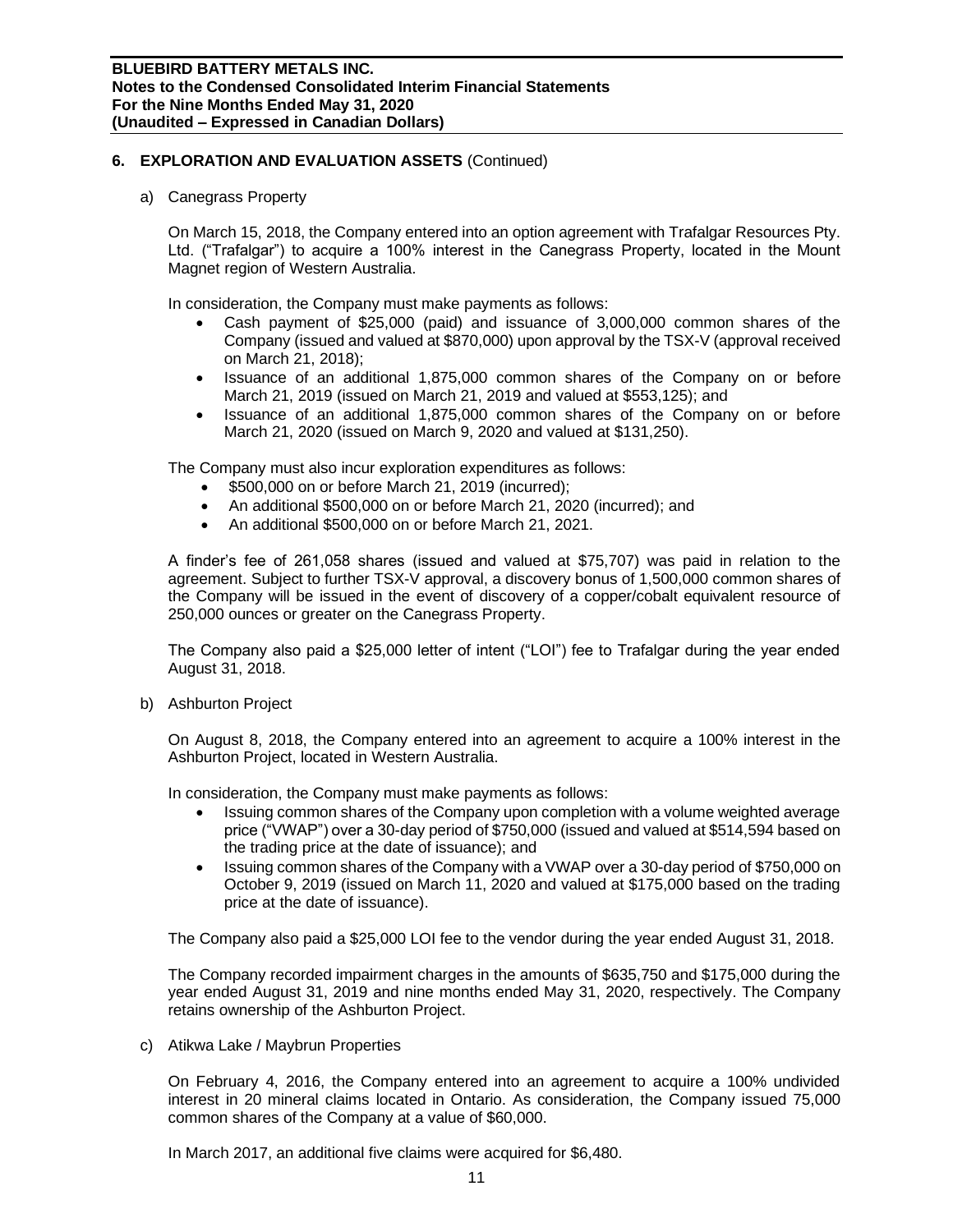## **6. EXPLORATION AND EVALUATION ASSETS** (Continued)

c) Atikwa Lake / Maybrun Properties (continued)

On May 1, 2020, the Company entered into an agreement to dispose of the claims acquired in February 2016 and March 2017. In consideration, the Company received \$50,000 in cash. The Company will also conditionally receive 200,000 common shares of a public company if the purchaser of the claims enters into an amalgamation, a reverse takeover, or similar transaction with a publicly-traded company. Since the receipt of the 200,000 common shares is conditional and uncertain, no receivable has been recorded. For the nine months ended May 31, 2020, the Company recorded a loss on sale of exploration and evaluation assets of \$270,191 (2019 - \$nil).

On April 7, 2017, the Company entered into an agreement to acquire a 100% interest in the Maybrun Property located in Ontario. As consideration, the Company issued 1,200,000 common shares at a value of \$600,000 and paid \$40,000 in cash.

The vendors retained a 2% net smelter return royalty ("NSR") on the property. The Company had the option to purchase 1% of the 2% NSR (one-half) at a price of \$1,000,000.

During the year ended August 31, 2019, the Company allowed the option title claims to lapse and recorded an impairment charge in the amount of \$641,000.

d) Batt Property

On March 26, 2018, the Company entered into an option agreement with Strategic Metals Ltd. ("Strategic") to acquire an 80% interest in the Batt Property, located in Yukon Territory. In consideration, the Company paid cash of \$25,000 and issued 250,000 common shares of the Company valued at \$67,500.

The Company was also required to incur exploration expenditures as follows:

- \$50,000 on or before March 31, 2019 (incurred);
- An additional \$150,000 on or before March 31, 2020; and
- An additional \$300,000 on or before March 31, 2021.

Strategic retained a 1% NSR on the property. In the case the option agreement terms were met, a joint venture ("JV") would be formed between the Company and Strategic. If Strategic's JV participation dropped below 10%, the NSR would increase to 2%. At that time, the Company could repurchase 1% (one-half) of the NSR for \$1,000,000, subject to further TSX-V approval.

During the year ended August 31, 2019, the Company did not have intentions to meet future exploration expenditure requirements and recorded an impairment charge in the amount of \$162,786.

## **7. LOANS PAYABLE**

|                               |   | May 31,<br>2020 | August 31,<br>2019 |         |  |
|-------------------------------|---|-----------------|--------------------|---------|--|
| Loans payable to directors    | S | 125,000         |                    | 125,000 |  |
| Loans payable to shareholders |   | 62,300          |                    | -       |  |
|                               | S | 187,300         | ъD                 | 125,000 |  |

The amounts are non-interest-bearing and without specific terms of repayment.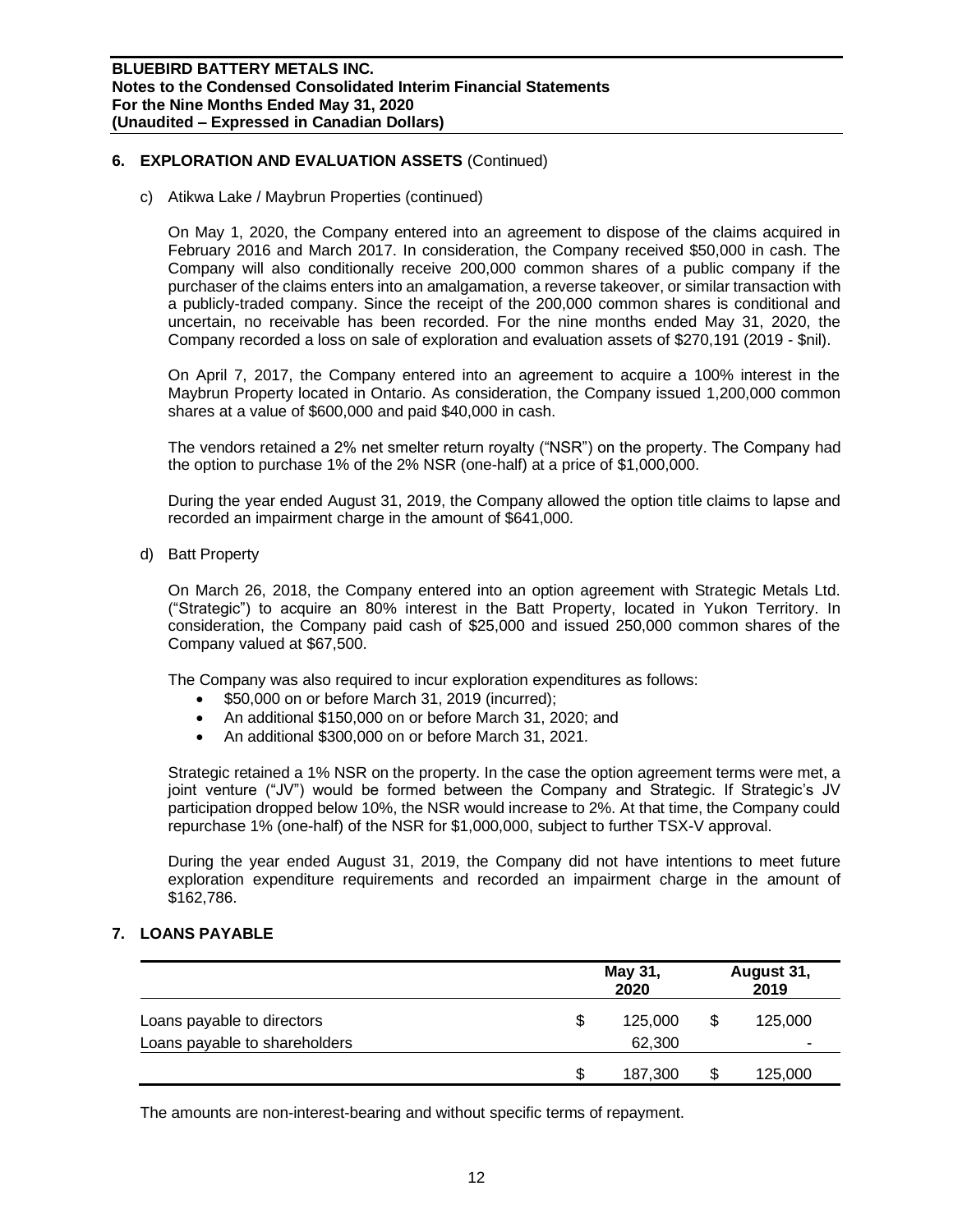## **8. RELATED PARTY BALANCES AND TRANSACTIONS**

These amounts of key management compensation are included in exploration and evaluation assets and the amounts shown on the condensed consolidated interim statements of comprehensive loss:

|                      | <b>Nine Months</b><br><b>Ended</b><br>May 31,<br>2020 |    |         |
|----------------------|-------------------------------------------------------|----|---------|
| Consulting fees      | \$<br>۰                                               | \$ | 82,617  |
| Geological           | \$<br>۰                                               | S  | 10,125  |
| Management fees      | \$<br>37,500                                          | \$ | 242,500 |
| Share-based payments | \$<br>68,213                                          | S  | 282,495 |

Key management includes directors and officers of the Company, including the Chief Executive Officer, President and Chief Financial Officer.

During the nine months ended May 31, 2020, the Company also paid or accrued:

- \$27,000 (2019 \$24,000) in rent to companies with common officers;
- \$1,891 (2019 \$nil) to a private company for a director's services;
- \$nil (2019 \$63,000) in consulting fees to a private company controlled by a former officer; and
- \$nil (2019 \$27,000) in office expenses to a private company controlled by a former officer.

As at May 31, 2020, included in accounts payable and accrued liabilities is \$202,272 (August 31, 2019 - \$179,767) due to directors and officers of the Company, \$94,500 (August 31, 2019 - \$96,886) due to a company controlled by a former officer, \$22,050 (August 31, 2019 - \$15,750) due to a company with common officers and directors, and \$nil (August 31, 2019 - \$22,000) due to a former officer.

As at May 31, 2020, included in loans payable is \$125,000 (August 31, 2019 - \$125,000) due to a private company controlled by a former officer. The amounts are non-interest-bearing and without specific terms of repayment.

## **9. SHARE CAPITAL**

a) Authorized

The Company is authorized to issue an unlimited number of common shares without par value.

b) Issued and outstanding

*During the nine months ended May 31, 2020*

- On December 31 2019, the Company completed a non-brokered private placement for gross proceeds of \$82,000. The Company issued 1,490,909 units at a price of \$0.055 per unit. Each unit consisted of one common share of the Company and one share purchase warrant. Each warrant entitles the holder to acquire one common share of the Company at an exercise price of \$0.07 for a period of two years. The Company incurred \$1,160 of share issuance costs.
- On March 9, 2020, the Company issued 1,875,000 common shares valued at \$131,250 for the acquisition of the Canegrass Property (Note 6(a)).
- On March 11, 2020, the Company issued 2,500,000 common shares valued at \$175,000 for the acquisition of the Ashburton Property (Note 6(b)).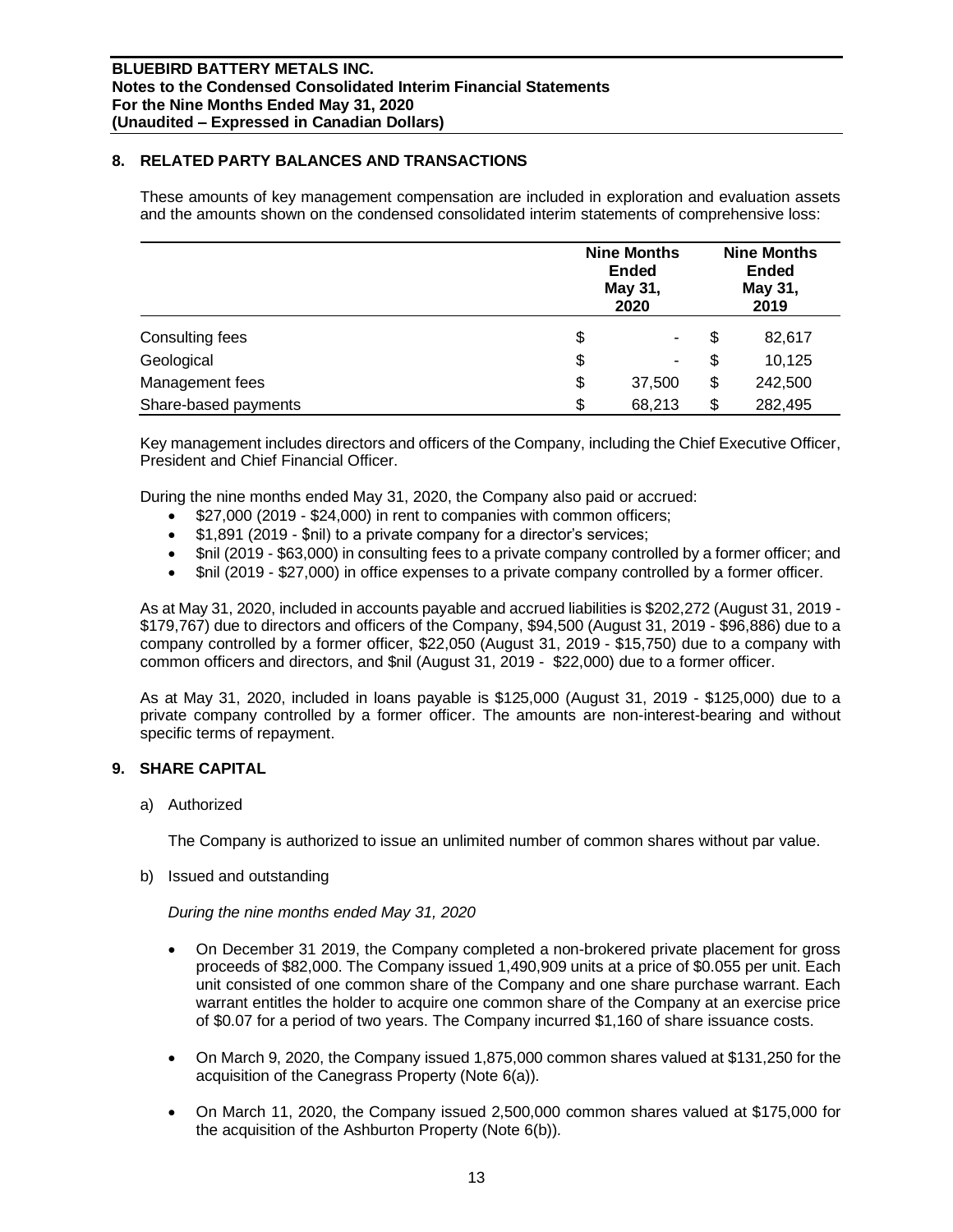## **9. SHARE CAPITAL** (Continued)

- b) Issued and outstanding (continued)
	- On March 18, 2020, the Company completed a non-brokered private placement for gross proceeds of \$500,000. The Company issued 10,000,000 common shares at a price of \$0.05 per share and incurred \$3,250 of share issuance costs.

#### *During the year ended August 31, 2019*

- On October 9, 2018, the Company issued 1,633,631 common shares valued at \$514,594 for the acquisition of the Ashburton Property (Note 6(b)).
- On March 21, 2019, the Company issued 1,875,000 common shares valued at \$553,125 for the acquisition of the Canegrass Property (Note 6(a)).
- During the year ended August 31, 2019, the Company received \$658,347 pursuant to the exercise of 3,987,699 warrants and \$120,000 on the exercise of 600,000 stock options. The Company transferred \$87,887, the previously recorded fair value of the stock options, from contributed surplus to share capital upon exercise of the stock options. The Company also transferred \$19,816 previously recorded as fair value of warrants from contributed surplus to share capital upon exercise of those warrants.

#### c) Warrants

Warrant transactions and the number of warrants outstanding for the nine months ended May 31, 2020 and year ended August 31, 2019 are summarized as follows:

|                                  |             | May 31, 2020          | <b>August 31, 2019</b> |                       |  |  |
|----------------------------------|-------------|-----------------------|------------------------|-----------------------|--|--|
|                                  |             | Weighted              |                        | Weighted              |  |  |
|                                  | Number of   | Average               | Number of              | Average               |  |  |
|                                  | Warrants    | <b>Exercise Price</b> | Warrants               | <b>Exercise Price</b> |  |  |
| Outstanding, beginning of period | 10,137,335  | \$0.15                | 14.841.405             | \$0.17                |  |  |
| Issued                           | 1,490,909   | \$0.07                | -                      |                       |  |  |
| Exercised                        |             |                       | (3,987,699)            | \$0.17                |  |  |
| Expired                          | (9,960,298) | \$0.15                | (716, 371)             | \$0.35                |  |  |
| Outstanding, end of period       | 1,667,946   | \$0.10                | 10,137,335             | \$0.15                |  |  |

The following warrants were outstanding and exercisable at May 31, 2020:

| <b>Expiry Date</b> | <b>Weighted Average</b><br><b>Remaining Contractual</b><br>Life in Years | <b>Exercise Price</b> | Warrants  |
|--------------------|--------------------------------------------------------------------------|-----------------------|-----------|
| October 26, 2020   | 0.41                                                                     | \$0.36                | 177,037   |
| December 31, 2021  | 1.59                                                                     | \$0.07                | 1,490,909 |
|                    | 1.46                                                                     |                       | 1,667,946 |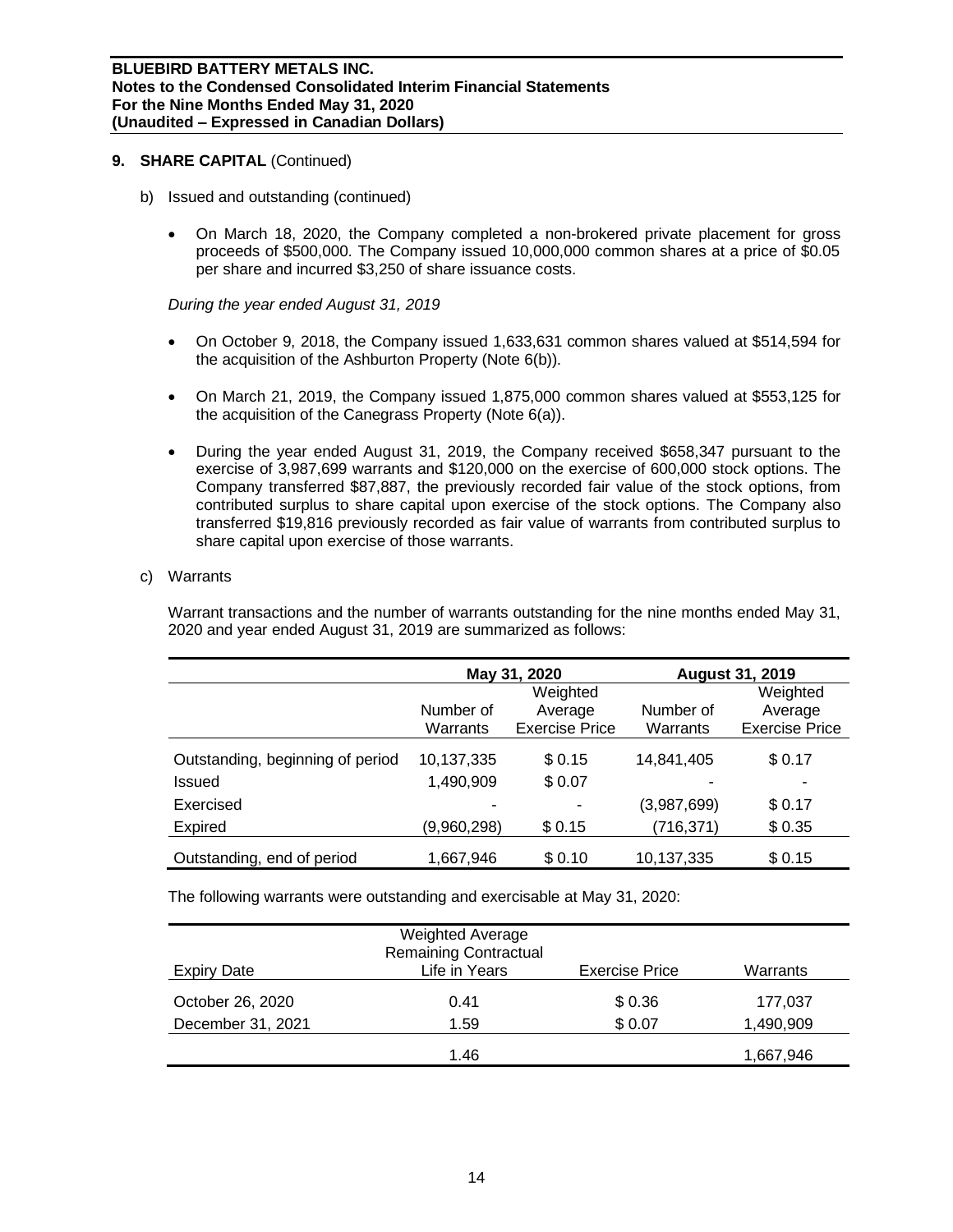## **9. SHARE CAPITAL** (Continued)

d) Stock options

The Company adopted a Stock Option Plan (the "Plan") to grant incentive stock options to directors, officers, employees and consultants. Under the Plan, the aggregate number of common shares that may be subject to option at any one time may not exceed 10% of the issued common shares of the Company as of that date, including options granted prior to the adoption of the Plan. Options granted may not exceed a term of 10 years, and the term will be reduced to one year following the date of death of the optionee. All options vest when granted unless they are otherwise specified by the Board of Directors or if they are granted for investor relations activities. Options granted for investor relations activities vest over a twelve-month period with no more than 25% of the options vesting in any three-month period.

The following is a summary of option transactions under the Company's Plan for the nine months ended May 31, 2020 and year ended August 31, 2019:

|                                  | May 31, 2020             |                   | <b>August 31, 2019</b> |                                  |  |  |
|----------------------------------|--------------------------|-------------------|------------------------|----------------------------------|--|--|
|                                  |                          | Weighted          |                        |                                  |  |  |
|                                  |                          | Average           |                        | Weighted                         |  |  |
|                                  | Number of<br>Options     | Exercise<br>Price | Number of<br>Options   | Average<br><b>Exercise Price</b> |  |  |
| Outstanding, beginning of period | 4,985,000                | \$0.26            | 3,300,000              | \$0.30                           |  |  |
| <b>Expired</b>                   | (1,900,000)              | \$0.32            | (1,075,000)            | \$0.29                           |  |  |
| Exercised                        | $\overline{\phantom{0}}$ | ۰                 | (600,000)              | \$0.20                           |  |  |
| Granted                          | 2,400,000                | \$0.10            | 3,360,000              | \$0.23                           |  |  |
| Outstanding, end of period       | 5,485,000                | \$0.17            | 4,985,000              | \$0.26                           |  |  |

The following options were outstanding and exercisable at May 31, 2020:

|                    | Weighted Average<br>Remaining<br>Contractual Life |                |             |             |
|--------------------|---------------------------------------------------|----------------|-------------|-------------|
| <b>Expiry Date</b> | in Years                                          | Exercise Price | Outstanding | Exercisable |
| November 1, 2020   | 0.42                                              | \$0.25         | 300,000     | 300,000     |
| March 8, 2021      | 0.77                                              | \$0.20         | 400,000     | 400,000     |
| March 28, 2021     | 0.82                                              | \$0.285        | 100,000     | 100,000     |
| January 23, 2022   | 1.65                                              | \$0.22         | 1,925,000   | 1,925,000   |
| May 1, 2022        | 1.92                                              | \$0.25         | 360,000     | 360,000     |
| March 25, 2023     | 2.82                                              | \$0.10         | 2,400,000   | 2,400,000   |
|                    | 2.03                                              |                | 5,485,000   | 5,485,000   |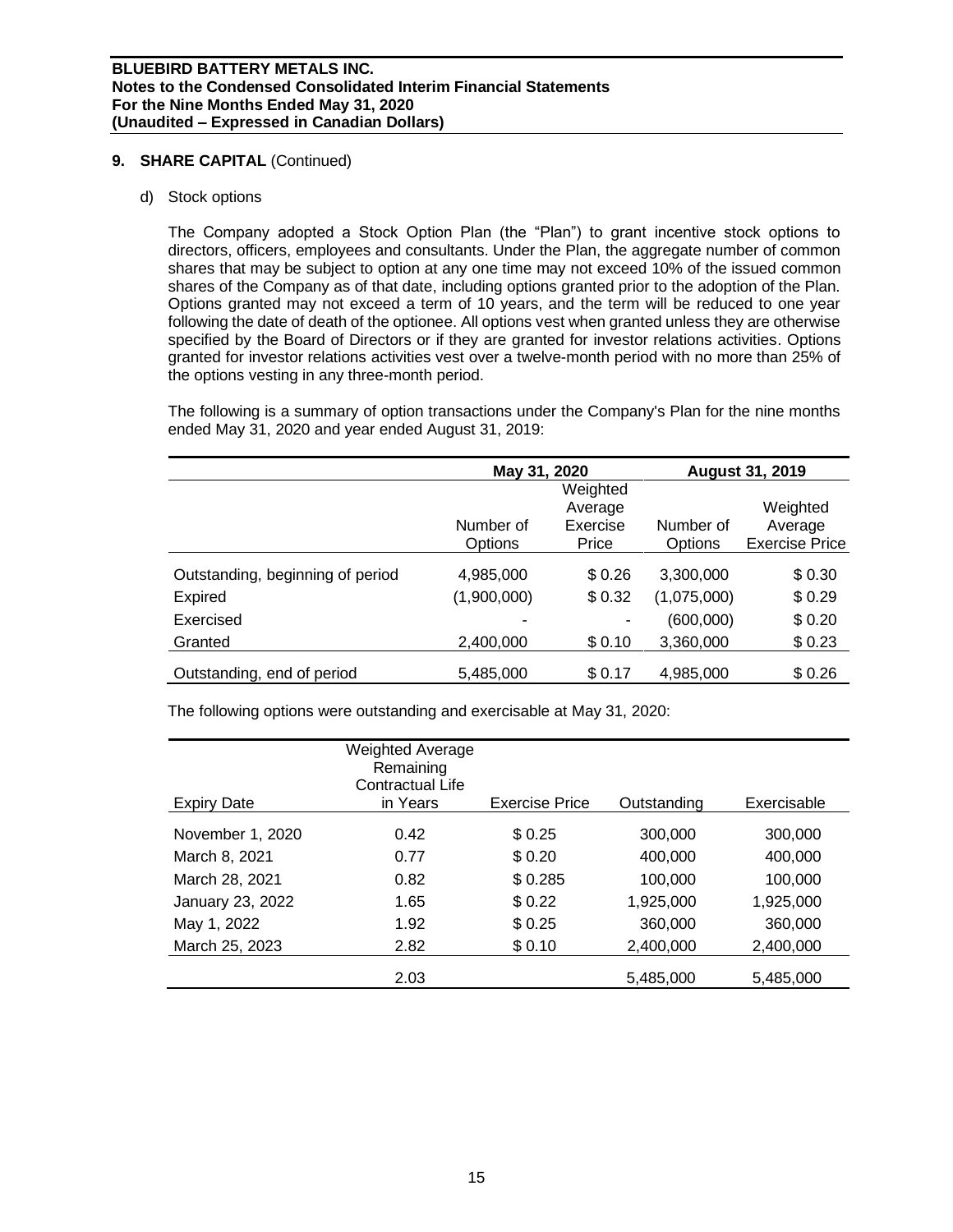## **9. SHARE CAPITAL** (Continued)

d) Stock options (continued)

The Company applies the fair value method using the Black-Scholes option pricing model in accounting for its stock options granted. The fair value of each stock option grant was calculated using the following weighted average assumptions:

|                                        | May 31, 2020 | <b>August 31, 2019</b> |
|----------------------------------------|--------------|------------------------|
| Expected life (years)                  | 3.00         | 2.91                   |
| Risk-free interest rate                | 0.70%        | 1.88%                  |
| Expected annualized volatility         | 105%         | 127%                   |
| Dividend yield                         | N/A          | N/A                    |
| Stock price at grant date              | \$0.07       | \$0.23                 |
| Exercise price                         | \$0.10       | \$0.23                 |
| Weighted average grant date fair value | \$0.04       | \$0.16                 |

Option pricing models require the input of highly subjective assumptions regarding volatility. The Company has used historical volatility to estimate the volatility of the share price.

## **10. FINANCIAL INSTRUMENTS**

The Company's financial instruments include cash, amounts receivable, accounts payable and loans payable. Cash is classified as fair value through profit or loss. Amounts receivable is classified as measured at amortized cost. Accounts payable and loans payable are classified as measured at amortized cost. The carrying values of these instruments approximate their fair values due to the relatively short periods to maturity.

The following table sets forth the Company's financial asset measured at fair value by level within the fair value hierarchy as follows:

| May 31, 2020           | Level 1      | Level 2                        | Level 3  | Total  |  |
|------------------------|--------------|--------------------------------|----------|--------|--|
| Cash                   | 32,859<br>۰D | \$<br>$\overline{\phantom{a}}$ | \$<br>۰  | 32,859 |  |
| <b>August 31, 2019</b> | Level 1      | Level 2                        | Level 3  | Total  |  |
| Cash                   | 18,507       | \$<br>$\overline{\phantom{a}}$ | \$.<br>٠ | 18,507 |  |

## *Financial risk management objectives and policies*

The risks associated with these financial instruments and the policies on how to mitigate these risks are set out below. Management manages and monitors these exposures to ensure appropriate measures are implemented in a timely and effective manner.

a) Credit risk

Credit risk is the risk of an unexpected loss if a customer or third party to a financial instrument fails to meet its contractual obligations. The financial instrument that potentially subjects the Company to concentrations of credit risk consists principally of cash. To minimize the credit risk on cash, the Company places the instrument with a major Canadian financial institution.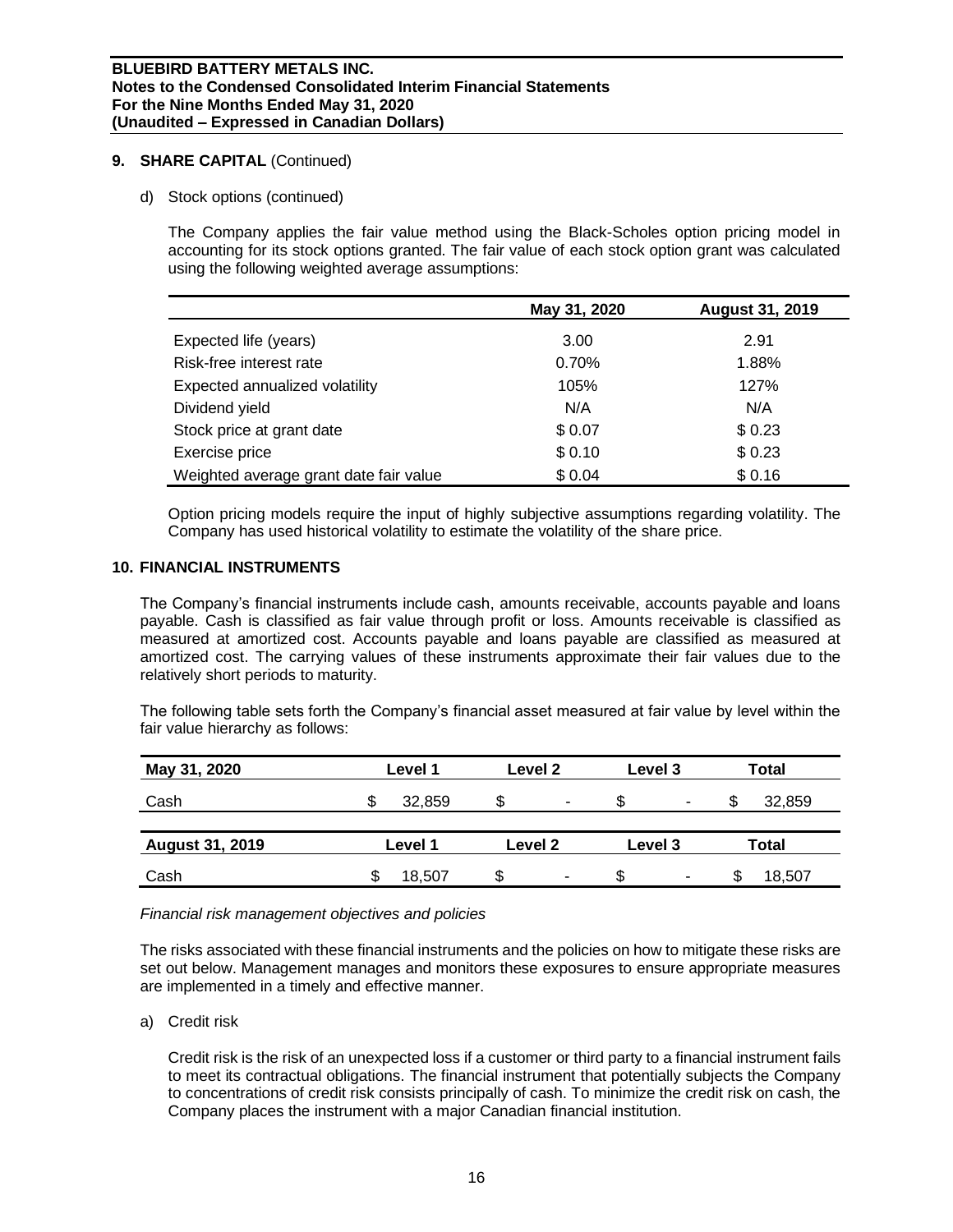## **10. FINANCIAL INSTRUMENTS** (Continued)

b) Liquidity risk

The Company manages liquidity risk by maintaining a balance between continuity of funding and flexibility through the use of borrowings. Management closely monitors the liquidity position and expects to have adequate sources of funding to finance the Company's projects and operations. As at May 31, 2020, the Company had cash of \$32,859 (August 31, 2019 - \$18,507) to settle accounts payable and accrued liabilities of \$730,700 (August 31, 2019 - \$856,008) and loans payable of \$187,300 (August 31, 2019 - \$125,000). The Company will be required to obtain additional financing to satisfy its liabilities. All of the liabilities presented as accounts payable are due within 30 days of the reporting date.

c) Market risk

Market risk is the risk that changes in market prices, such as foreign exchange rates and interest rates, will affect the Company's income or the value of its holdings of financial instruments. The objective of market risk management is to manage and control market risk exposures within acceptable parameters, while optimizing the return on capital.

- *i) Currency risk –* Currency risk is the risk that the fair value or future cash flows will fluctuate as a result of changes in foreign exchange rates. The Company has operations in Canada and Australia and incurs operating and exploration expenditures in both currencies. The fluctuation of the Canadian dollar in relation to the Australian dollar will have an impact upon the results of the Company. A fluctuation in the exchange rates between the Canadian and Australian dollars of 10% would result in a change to the Company's cash of \$100 and accounts payable and accrued liabilities of \$900. The Company does not use any techniques to mitigate currency risk.
- *ii) Interest rate risk –* The Company is exposed to interest rate risk on the variable rate of interest earned on bank deposits. The fair value interest rate risk on bank deposits is insignificant as the deposits are short-term. The Company has not entered into any derivative instruments to manage interest rate fluctuations. The Company has no interest-bearing financial liabilities.
- *iii) Other price risk –* Other price risk is the risk that the fair value or future cash flows of a financial instrument will fluctuate due to changes in market prices, other than those arising from interest rate risk. The Company does not have significant exposure to this risk.

## **11. MANAGEMENT OF CAPITAL**

The Company considers its capital to be comprised of shareholders' equity.

The Company manages the capital structure and makes adjustments to it in light of changes in economic conditions and the risk characteristics of the underlying assets. To maintain or adjust the capital structure, the Company may attempt to issue new shares. Although the Company has been successful at raising funds in the past through the issuance of share capital, it is uncertain whether it will continue this method of financing due to the current difficult market conditions.

In order to facilitate the management of its capital requirements, the Company prepares expenditure budgets that are updated as necessary depending on various factors, including successful capital deployment and general industry conditions.

Management reviews the capital structure on a regular basis to ensure that the above objectives are met. There have been no changes to the Company's approach to capital management during the nine months ended May 31, 2020 and year ended August 31, 2019. The Company is not subject to externally imposed capital requirements.